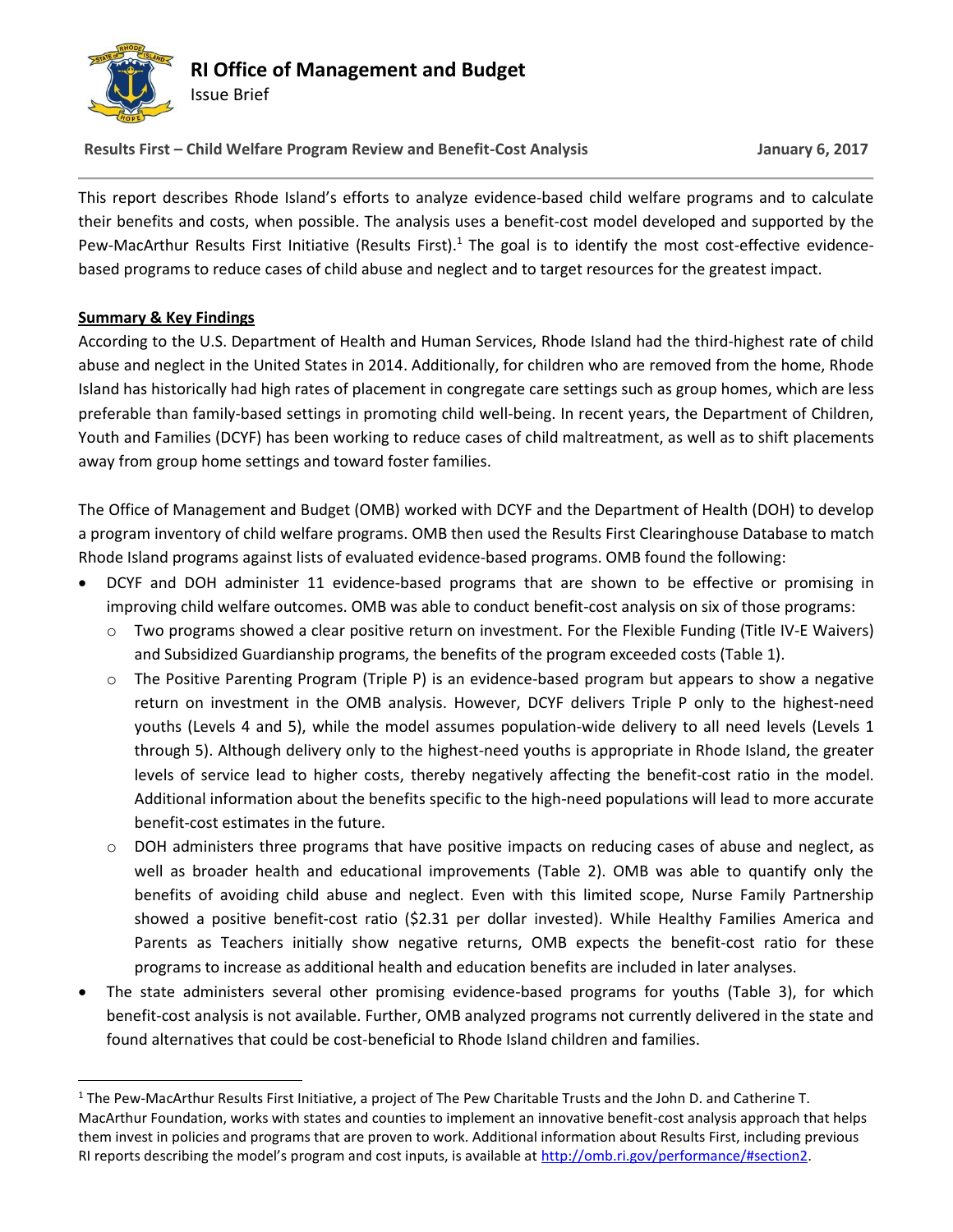#### **Table 1: Full Benefit-Cost Analysis for Programs with Child Abuse & Neglect / Out-of-Home Placement Outcomes**

| <b>Program Name</b>                                             | <b>Total</b><br><b>Benefits</b> | <b>Taxpayer</b><br><b>Benefits</b> | Non-<br>taxpayer<br><b>Benefits</b> | Costs        | <b>Benefits</b><br><b>Minus Costs</b><br>(Net Present)<br>Value, NPV) | <b>Benefit to</b><br>Cost<br>Ratio | Odds of<br><b>Positive</b><br><b>NPV</b> |
|-----------------------------------------------------------------|---------------------------------|------------------------------------|-------------------------------------|--------------|-----------------------------------------------------------------------|------------------------------------|------------------------------------------|
| <b>Flexible funding (Title IV-E waivers)</b>                    | \$1,020                         | \$337                              | \$682                               | \$0          | \$1,020                                                               | N/A                                | 99.7%                                    |
| <b>Triple P Positive Parenting Program</b><br>(All levels)*     | $$1,144*$                       | $$377*$                            | $$767*$                             | $(52,349)^*$ | $(51,205)*$                                                           | \$0.49                             | 43.0%                                    |
| Subsidized guardianship (Title IV-E<br>waivers)                 | \$3,214                         | \$1,234                            | \$1,980                             | \$4,192      | \$7,406                                                               | N/A                                | 100.0%                                   |
| (MST) for<br>Multisystemic Therapy<br>child abuse and neglect** | <b>TBD</b>                      | <b>TBD</b>                         | <b>TBD</b>                          | <b>TBD</b>   | N/A                                                                   | N/A                                | N/A                                      |

*\* The Results First model assumes delivery of Triple P to all need levels; DCYF delivers Triple P only to the highest-need populations (Levels 4 and 5). As a result, the model likely understates the benefit-cost ratio of this program. \*\* DCYF delivers MST, which is an evidence-based program associated with positive outcomes. The current Results First model needs additional rigorous evaluations to calculate the benefits of the program; OMB will rerun the analysis when the model has been updated.* 

**Table 2: Partial Benefit-Cost Analysis for Programs with Public Health & General Prevention Multiple Outcomes**

| <b>Program Name</b>                       | <b>Total</b><br><b>Benefits</b> | <b>Taxpayer</b><br><b>Benefits</b> | Non-<br>taxpayer<br><b>Benefits</b> | Costs     | <b>Benefits</b><br><b>Minus Costs</b><br>(Net Present<br>Value, NPV) | <b>Benefit</b><br>to Cost<br>Ratio | Odds of<br><b>Positive</b><br><b>NPV</b> | <b>Evidence Rating</b><br>(Number of<br><b>Clearinghouses</b> ) |
|-------------------------------------------|---------------------------------|------------------------------------|-------------------------------------|-----------|----------------------------------------------------------------------|------------------------------------|------------------------------------------|-----------------------------------------------------------------|
| <b>Nurse Family</b><br>Partnership        | \$20,571                        | \$5,156                            | \$15,415                            | (58, 899) | \$11,672                                                             | \$2.31                             | 49.0%                                    | Highest (6)                                                     |
| <b>Healthy Families</b><br><b>America</b> | \$4,410                         | \$1,206                            | \$3,204                             | (56, 394) | (51,984)                                                             | \$0.69                             | 45.0%                                    | Highest (1)                                                     |
| Parents as<br><b>Teachers</b>             | \$1,690                         | \$414                              | \$1,277                             | (55, 191) | ( \$3,501)                                                           | \$0.33                             | 2.0%                                     | Highest (1)<br>2nd Highest (2)<br>No Evidence (1)               |

*NOTE: All of these programs are evidence-based and proven to improve outcomes in numerous areas of child well-being. The Rhode Island Results First model can currently calculate only the benefits associated with avoiding child abuse and neglect. As additional impacts are included in the model, OMB expects the benefit-cost ratios for these programs to increase.*

| Table 3: Evidence Ratings for Other Programs Administered by DCYF |                                    |                                            |                                |  |  |  |  |  |  |
|-------------------------------------------------------------------|------------------------------------|--------------------------------------------|--------------------------------|--|--|--|--|--|--|
| <b>Program Name</b>                                               | <b>Evaluated Outcomes</b>          | <b>Program Population</b>                  | <b>Effectiveness Rating</b>    |  |  |  |  |  |  |
| <b>Family-Centered Treatment</b>                                  | Juvenile Justice;<br>Child Welfare | Child / adolescent<br>Parents / caregivers | 2nd Highest (2)                |  |  |  |  |  |  |
| <b>Parenting with Love and Limits</b>                             | Children's Mental Health           | Child / adolescent<br>Parents / caregivers | Highest (1)<br>2nd Highest (2) |  |  |  |  |  |  |
| <b>Project Link</b>                                               | Substance Abuse                    | Pregnant mothers                           | 2nd Highest (2)                |  |  |  |  |  |  |
| <b>Team Assertive Community Treatment</b>                         | Child Welfare                      | Parents / caregivers                       | 2nd Highest (1)                |  |  |  |  |  |  |
| <b>Trauma Systems Therapy</b>                                     | Child Welfare                      | Child / adolescent                         | Insufficient data (1)          |  |  |  |  |  |  |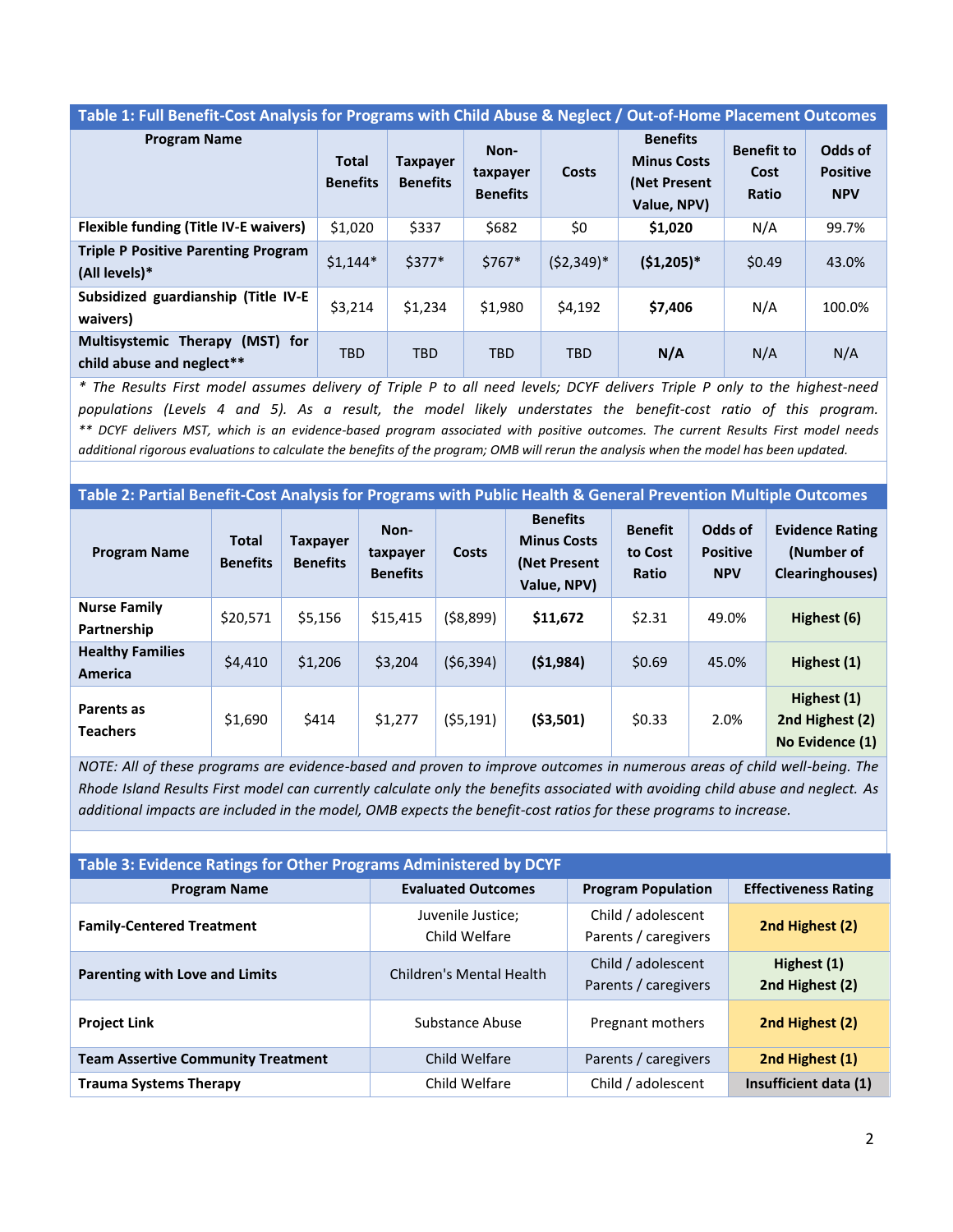In the last two years, DCYF has worked with numerous partners – including the Annie E. Casey Foundation, the Casey Family Programs, and the Harvard Kennedy School's Government Performance Lab – to restructure child welfare programming and operations to improve outcomes. The Results First approach to evidence-based policymaking can support Rhode Island's efforts to reduce incidences of child abuse and neglect and to minimize the use of congregate care. As DCYF realigns its services to promote better child welfare outcomes, OMB recommends continued focus in the following three areas:

- Ensure that children are matched with programs appropriate to their needs;
- Invest in additional evidence-based programs delivered in home and community settings to prevent child abuse and neglect and to provide alternatives to congregate care. This programming effort should involve selecting programs with rigorous research showing their effect on child welfare outcomes; and
- Review programs regularly to ensure they are implemented according to best practices and achieve desired outcomes.

OMB will continue to work with DCYF, national partners, DOH, and the Pew-MacArthur Results Initiative to build on recent progress in Rhode Island in improving child welfare outcomes.

### **Background – Results First Methodology**

Rhode Island became the 14th Results First partner state in May 2013. Since then, a Results First team has supported RI government in developing a state-specific benefit-cost tool that analyzes the costs and benefits of investments in public programs. For child welfare programs, the Results First model helps states determine the cost-effectiveness of programs intended to reduce child abuse and neglect, as well as out-of-home placements.

The Rhode Island Results First model relies on the best national research available on the effectiveness of child welfare programs in order to predict the fiscal outcomes of each program administered in Rhode Island. The Results First approach takes into account Rhode Island's unique population characteristics and the cost to provide programs in the state. For each programmatic investment, the model produces separate projections for benefits that accrue to program participants, taxpayers, and society. The model then compares those benefits with the cost of programs intended to improve child welfare outcomes in order to calculate the total return on investment that Rhode Island could expect to achieve from each program. The model illustrates which programs are cost-effective – those whose benefits exceed its costs. The Results First model will produce a total state-specific bottom line for each program, allowing policymakers to determine the best investments of taxpayer dollars to reduce recidivism.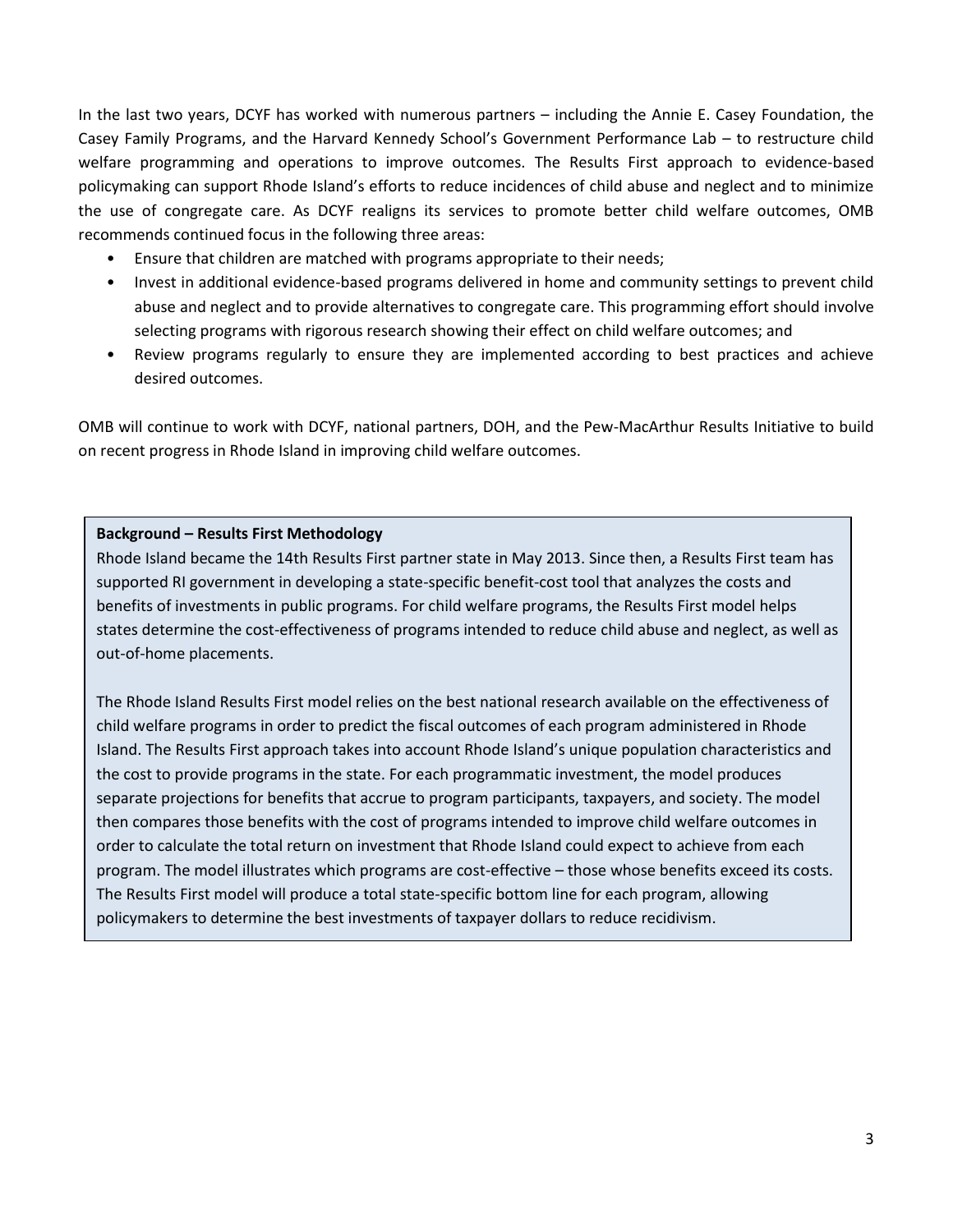### **Background – Child Welfare in Rhode Island**

The Rhode Island Department of Children, Youth and Families (DCYF) is authorized under state law to serve as the "single authority to establish and provide a diversified and comprehensive program of services for the social wellbeing and development of children and their families."<sup>2</sup> DCYF's functions include administration of juvenile justice, children's behavioral health, and child welfare programs.

One of DCYF's primary child welfare responsibilities is receiving and investigating reports of child abuse and neglect. Upon receiving such a report, a child protective investigator will examine the case and determine whether the allegation is substantiated. If so, DCYF determines the appropriate response. If the child is endangered, DCYF may remove him/her from home for placement in another setting, such as a residential placement or a foster family. As an alternative to out-of-home placement, DCYF may instead provide services to the parent and/or child to provide a more stable and supportive environment.

According to the U.S. Department of Health and Human Services, Rhode Island had the third-highest rate of child abuse and neglect in the United States in 2014 [16.0 per 1,000 children, behind Massachusetts (22.9) and Kentucky (20.6)].<sup>3</sup> Additionally, among children who are removed from the home, Rhode Island has high rates of placement in congregate care settings. In 2013, Rhode Island had the fourth-highest rate of children in congregate care  $-$  27 percent, compared to a national average of 15 percent.<sup>4</sup> In response, DCYF has been working to reduce cases of child maltreatment, as well as to shift placements away from group home and institutional settings toward foster families.

### **Evaluating Evidence-Based Programming in Rhode Island's Child Welfare System**

In evaluating child welfare programs, the Results First model focuses on two key outcomes: 1) the reduction in number of substantiated cases of child abuse and neglect, and 2) the number of cases where a child is removed from a home and placed in another setting ("out-of-home placement"). Programs are evaluated on their ability to reduce cases and/or out-of-home placements.

OMB worked with DCYF and DOH to develop a list of programs they administer that are intended to improve child welfare outcomes. As part of this program inventory process, both departments listed programs' service providers, expected outcomes, primary and secondary participants, average age of participant (for youths), delivery location, frequency/intensity of intervention, and cost per participant/family.

OMB then worked with the Results First technical assistance team to match Rhode Island programs against eight national clearinghouses of evidence-based programs to determine the evidence base and effectiveness associated

 $\overline{a}$ 

<sup>2</sup> R.I. General Laws §42-72-2 (5)

<sup>3</sup> U.S. Department of Health & Human Services, Administration for Children and Families, Administration on Children, Youth and Families, Children's Bureau. (2016). *Child maltreatment 2014*. Available from

<http://www.acf.hhs.gov/programs/cb/research-data-technology/statistics-research/child-maltreatment>

<sup>4</sup> U.S. Department of Health & Human Services. (2015). *A National Look at the Use of Congregate Care in Child Welfare.*  Available from [https://www.acf.hhs.gov/sites/default/files/cb/cbcongregatecare\\_brief.pdf.](https://www.acf.hhs.gov/sites/default/files/cb/cbcongregatecare_brief.pdf) RI specific-date provided by DCYF in collaboration with the Harvard Kennedy School's Government Performance Lab.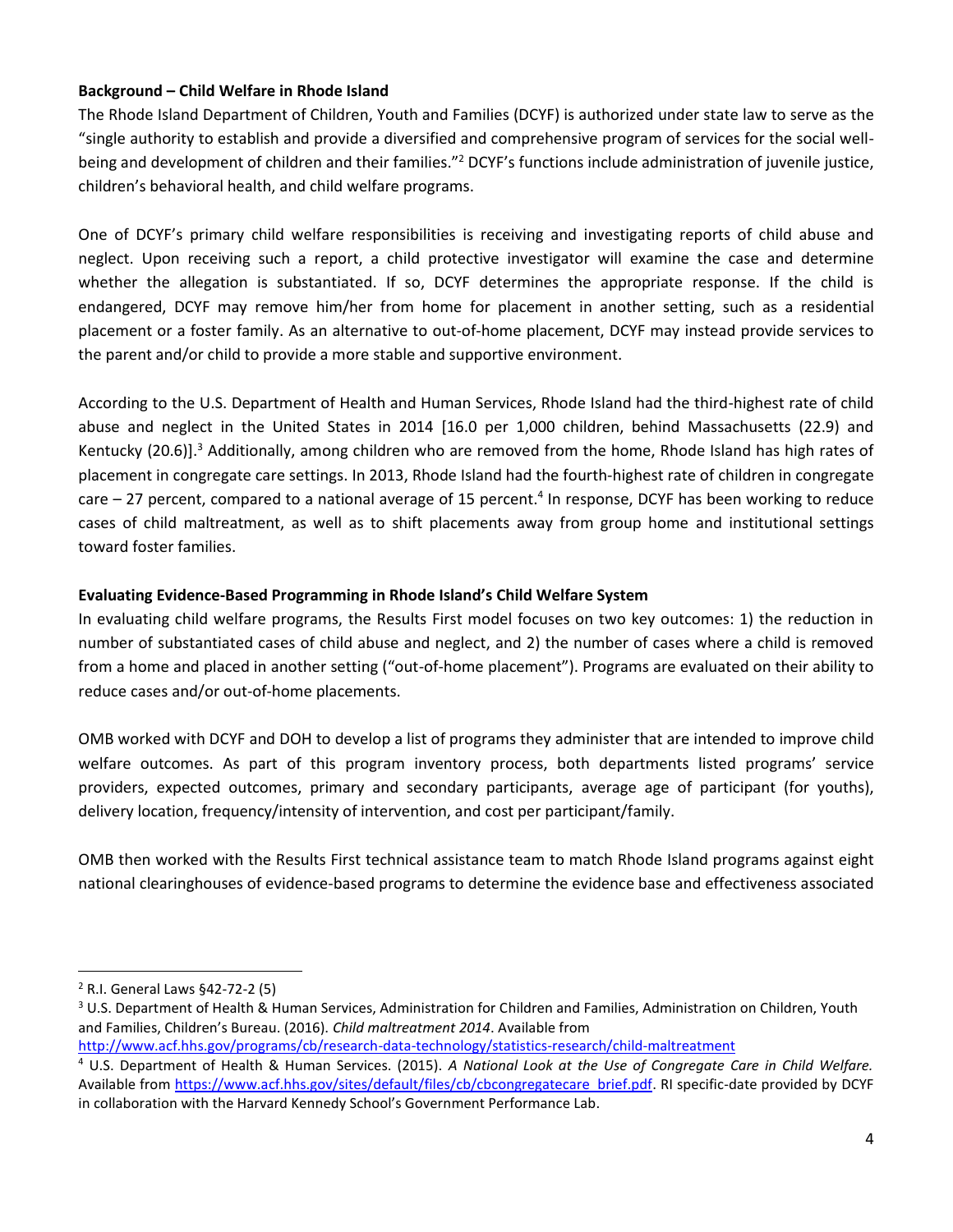with each program.<sup>5</sup> Programs evaluated by the Washington State Institute of Public Policy (WSIPP) are classified as evidence-based, research-based or promising practices. For the eight other clearinghouses, programs were rated Highest-Rated, Second-Highest Rated, No Evidence, Mixed Effects, or Negative Effects. Table 4 summarizes the evidence base of each program delivered in Rhode Island and includes the expected outcomes, target program population and effectiveness rating. Programs evaluated by WSIPP are listed with their evidence level. For other programs, OMB used the Results First Clearinghouse and listed both the evidence ratings and the number of clearinghouses that have evaluated the program.

**Table 4: Evidence Ratings** 

 $\overline{a}$ 

| <b>Program Name</b>                                               | <b>Policy Areas /</b><br><b>Outcomes Evaluated</b> | <b>Program Population</b>                    | <b>Effectiveness Rating</b><br>(Number of<br><b>Clearinghouses</b> )           |
|-------------------------------------------------------------------|----------------------------------------------------|----------------------------------------------|--------------------------------------------------------------------------------|
| <b>Family-Centered Treatment</b>                                  | Juvenile Justice;<br>Child Welfare                 | Child / adolescent<br>Parents / caregivers   | 2nd Highest (2)                                                                |
| <b>Flexible funding (Title IV-E waivers)</b>                      | Child Welfare                                      | Parents / caregivers<br>Children             | <b>Evidence-Based</b><br>(WSIPP)                                               |
| <b>Healthy Families America</b>                                   | <b>Public Health &amp; General</b><br>Prevention   | Parents / caregivers<br>Children             | Highest (1)                                                                    |
| <b>Multisystemic Therapy (MST) for child</b><br>abuse and neglect | Child Welfare                                      | Parents / caregivers<br>Children             | <b>Evidence-Based</b><br>(WSIPP)                                               |
| <b>Nurse Family Partnership</b>                                   | <b>Public Health &amp; General</b><br>Prevention   | Pregnant women &<br>new mothers;<br>children | Highest (6)                                                                    |
| <b>Parenting with Love and Limits</b>                             | <b>Children's Mental Health</b>                    | Child / adolescent<br>Parents / caregivers   | Highest (1)<br>2nd Highest (2)                                                 |
| <b>Parents as Teachers</b>                                        | <b>Public Health &amp; General</b><br>Prevention   | Parents / caregivers                         | Highest (1)<br>2nd Highest (2)<br>No Evidence (1)                              |
| <b>Project Link</b>                                               | <b>Substance Abuse</b>                             | Pregnant mothers                             | 2nd Highest (2)                                                                |
| Subsidized guardianship (Title IV-E<br>waivers)                   | Child Welfare                                      | Foster Parents /<br>Caregivers               | <b>Evidence-Based</b><br>(WSIPP)                                               |
| <b>Team Assertive Community Treatment</b>                         | Child Welfare                                      | Parents / caregivers                         | 2nd Highest (1)                                                                |
| <b>Trauma Systems Therapy</b>                                     | Child Welfare                                      | Child / adolescent                           | Not Rated (1)                                                                  |
| <b>Triple P Positive Parenting Program (All</b><br>levels)        | Child Welfare                                      | Parents / caregivers<br>Children             | <b>Evidence-Based</b><br>(WSIPP)<br>Highest (3)<br>2 <sup>nd</sup> Highest (3) |

<sup>5</sup> WSIPP child welfare program evaluations are available at WSIPP's website

[<sup>\(</sup>http://www.wsipp.wa.gov/BenefitCost/Pdf/3/WSIPP\\_BenefitCost\\_Child-Welfare\)](http://www.wsipp.wa.gov/BenefitCost/Pdf/3/WSIPP_BenefitCost_Child-Welfare). The Pew-MacArthur Results First Clearinghouse Database summarizes findings of eight clearinghouses: Blueprints for Healthy Youth Development; California Evidence-Based Clearinghouse for Child Welfare; Coalition for Evidence-Based Policy; CrimeSolutions.gov; National Registry of Evidence-Based Programs and Practice; Promising Practices Network; What Works Clearinghouse; and What Works in Reentry Clearinghouse. The Results First Clearinghouse Database is available at

[http://www.pewtrusts.org/en/multimedia/data-visualizations/2015/results-first-clearinghouse-database.](http://www.pewtrusts.org/en/multimedia/data-visualizations/2015/results-first-clearinghouse-database)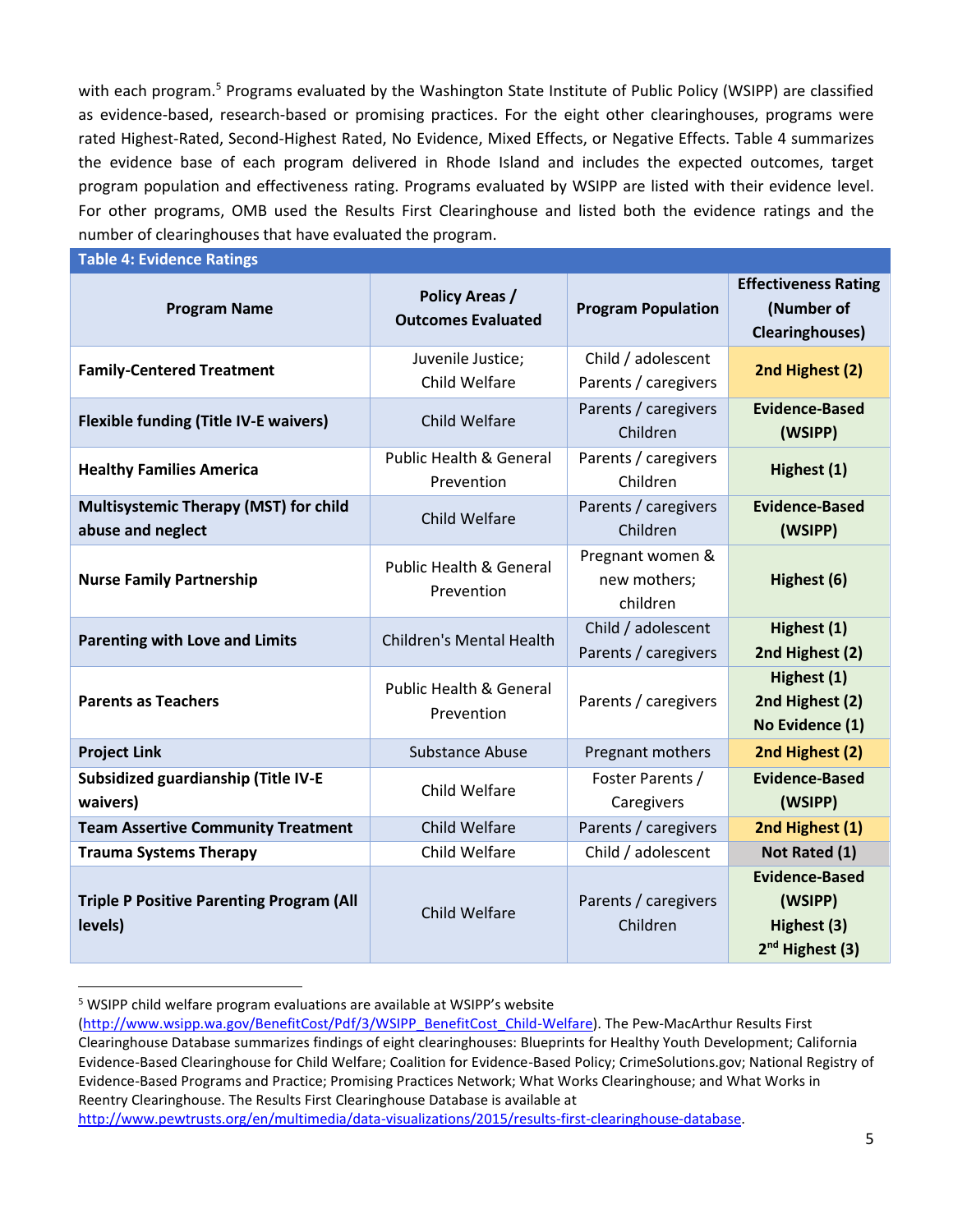DCYF and DOH administer 11 evidence-based programs that are proven effective or promising in improving outcomes for children. Eight programs received the highest evidence ranking by a clearinghouse, while three received the second highest rating. Only one program, Trauma Systems Therapy, was unable to be rated.<sup>6</sup> OMB found no programs administered by DCYF or DOH that were rated as Mixed Effects or Negative Effects – an indication that the departments have established a high standard of evidence base when selecting their programs.

While many of the evaluated programs are associated with positive child welfare outcomes (i.e., reduction in child abuse and neglect and/or reduction in out-of-home placements), several programs were linked to improvement in other types of outcomes, including substance abuse, mental health, juvenile justice (e.g., reduction in recidivism), or public health and general prevention (e.g., improved health and educational attainment). However, these programs are not interchangeable; programs intended for juvenile justice populations may not have an effect on child welfare outcomes. DCYF is making efforts to ensure that programs are provided to the appropriate populations (as discussed in "Recent Improvements & Recommended Next Steps," below).

#### **Benefit-Cost Analysis Overview**

 $\overline{a}$ 

For programs evaluated by WSIPP, OMB was able to conduct a benefit-cost analysis to show their costeffectiveness. The Results First model calculates the benefit-cost ratio of programs intended to improve child welfare outcomes – reducing substantiated cases of child abuse or neglect and out-of-home placement of children in substantiated cases – as reviewed by WSIPP. A program is considered cost-effective if its total benefits exceed its costs. The higher a program's benefit-cost ratio, the more cost-effective the program is. Because programs may vary in their effectiveness depending on the population and implementation, the Results First model also runs numerous simulations to capture possible variations and then calculates the likelihood that a program will have a net positive value over time.

Rhode Island's Results First model is tailored to state-specific conditions. OMB worked with DCYF and other stakeholders to calculate expenditures in two categories. The first category is the costs associated with addressing child abuse and neglect. Child abuse has costs to society, both through taxpayer-funded services and from losses experienced by victims. Taxpayer-funded costs include law enforcement, legal proceedings, in-home services, residential placements, foster care programs, and adoption-related costs. Victimization costs can be tangible and calculable, such as physical and mental health services, or intangible and harder to determine, such as increased rates of juvenile crime or substance abuse.<sup>7</sup> Any avoided costs resulting from successful child abuse and neglect reduction programs therefore represent the benefits of those initiatives to taxpayers and society.

The second category is the cost of prevention programs – the expenditures associated with delivering programs intended to reduce cases of child abuse and neglect. As noted above, DCYF and DOH provided an inventory of all programming, which OMB evaluated with technical assistance from Pew-MacArthur's Results First team, to

<sup>&</sup>lt;sup>6</sup> The California Evidence-Based Clearinghouse deemed Trauma Systems Therapy "Not Able to be Rated." This category is used for practices that are "generally accepted in clinical practice" but which do not have "any published, peer reviewed study utilizing some form of control (e.g., untreated group, placebo group, matched wait list study) that has established the practice's benefit over the placebo." The full CEBC evaluation is available at [http://www.cebc4cw.org/program/trauma](http://www.cebc4cw.org/program/trauma-systems-therapy-tst/detailed)[systems-therapy-tst/detailed](http://www.cebc4cw.org/program/trauma-systems-therapy-tst/detailed)

 $<sup>7</sup>$  The RI Results First model does not yet include secondary benefits such as a reduction in substance abuse disorders, school</sup> dropout, mental health disorders, and teen pregnancy. Those benefits will be calculated later as OMB expands the model into other policy areas.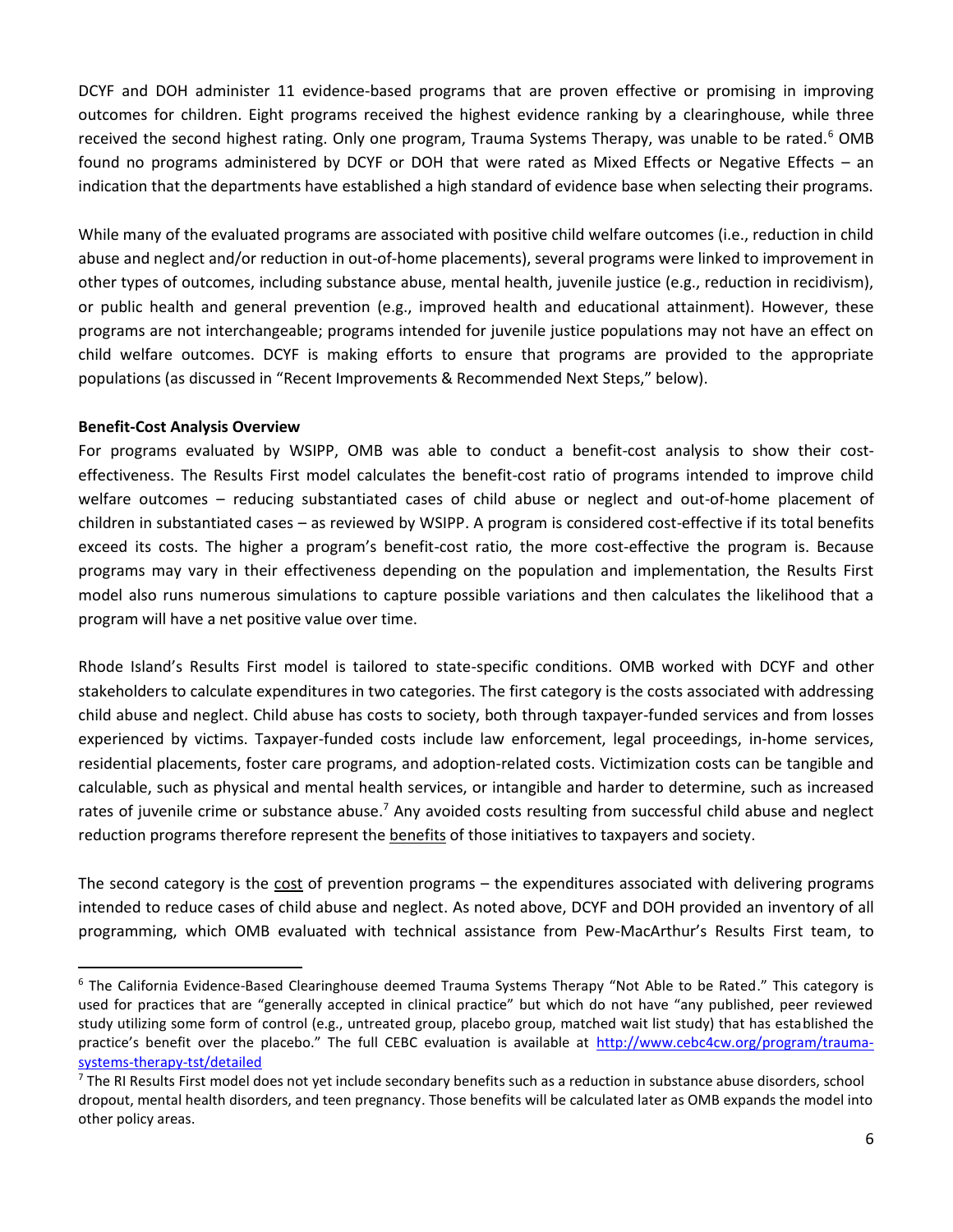determine the cost and evidence-base for each program. For both categories, OMB reviewed expenditure data with departments to determine the marginal costs – the impact of adding or removing one individual from the child welfare system. <sup>8</sup>

## **Evaluating Benefits of Improved Child Welfare Outcomes**

As noted above, child abuse and neglect and out-of-home placements have costs to society, both through taxpayer-funded services and from losses experienced by children and families. The taxpayer-related costs are associated with certain categories of services (summarized in Table 5): investigation and law enforcement, case management, legal costs, out-of-home placements, and adoption-related costs. Any avoided costs resulting from a reduction in child abuse and neglect represent the benefits in the Results First benefit-cost model.<sup>9</sup>

## *Investigation / Law Enforcement*

 $\overline{a}$ 

When DCYF receives a report of child abuse or neglect, its Child Protective Services (CPS) Unit investigates to determine whether the case can be substantiated. In FY 2014, DCYF's CPS unit investigated 7,531 reports and substantiated 3,404 cases of child abuse or neglect. OMB and DCYF collected the total personnel and transportation costs of CPS investigators for FY 2014 (\$8.86 million) and divided by the number of investigations (7,531) to determine a per investigation cost of \$1,176. Of the 3,404 substantiated cases, 568 (16.7 percent) involved state or local law enforcement in addition to DCYF CPS staff. For these cases, OMB used the cost of law enforcement from the Adult and Juvenile Justice component of the Results First model – estimated at \$1,038.<sup>10</sup>

| <b>Cost Component</b>                 | <b>Marginal</b> | <b>Notes</b>                                              |
|---------------------------------------|-----------------|-----------------------------------------------------------|
|                                       | Cost            |                                                           |
| <b>DCYF Child Protective Services</b> | \$1,176         | 7,531 investigations leading to 3,404 substantiated cases |
| <b>Law Enforcement</b>                | \$1,038         | Applied to 16.7 percent of the 3,404 substantiated cases  |
| <b>Child Welfare Case Management</b>  | \$4,684         | Costs associated with 3,404 child welfare cases           |
| <b>Legal Costs</b>                    | \$978           | Average cost across 1,443 cases, including 656 straight   |
|                                       |                 | petitions & 787 ex parte petitions                        |
|                                       |                 | Weighted average contract cost per placement for all      |
| <b>Out-of-Home Placements</b>         | \$9,509         | settings - all levels of intensity, from residential      |
|                                       |                 | treatment to foster care (FY 2012 - FY 2013)              |
| <b>Out-of-Home Placements, severe</b> | \$28,181        | Average cost per placement for children with severe       |
| emotional disorder                    |                 | emotional disorder (FY 2012 - FY 2013)                    |
| <b>Adoption-Related Costs</b>         | \$129,791       | Average total cost of 553 adoptions finalized between FY  |
|                                       |                 | 2012 and FY 2013                                          |

#### **Table 5: Taxpayer Costs of Child Abuse / Neglect and Out-of-Home Placements (FY 2014)**

<sup>8</sup> NOTE: In the last two years, DCYF has worked to reform the child welfare system, with an emphasis on reducing the use of congregate care settings and improving the procurement and contracting process with providers. For that reason, OMB has used data from 2012 through 2014 to establish baseline utilization and costs to populate the model. Once DCYF has negotiated service provider rates and programs, OMB expects to update the model with revised cost and utilization data. <sup>9</sup> Program costs and taxpayer benefits in this issue brief are listed on an all-funds basis, incorporating state, federal and other funding sources. OMB has worked with DCYF and DOH to determine the relative share of federal and state funds for each

cost and benefit category and entered those percentages in the Results First model.

[first/Results%20First%20Program%20Inventory%20September%2020152.pdf](http://omb.ri.gov/documents/performance/results-first/Results%20First%20Program%20Inventory%20September%2020152.pdf)

<sup>&</sup>lt;sup>10</sup> Rhode Island Office of Management & Budget. "Results First – Adult & Juvenile Justice Cost Evaluation." September 2015. Available at [http://omb.ri.gov/documents/performance/results-](http://omb.ri.gov/documents/performance/results-first/Results%20First%20Program%20Inventory%20September%2020152.pdf)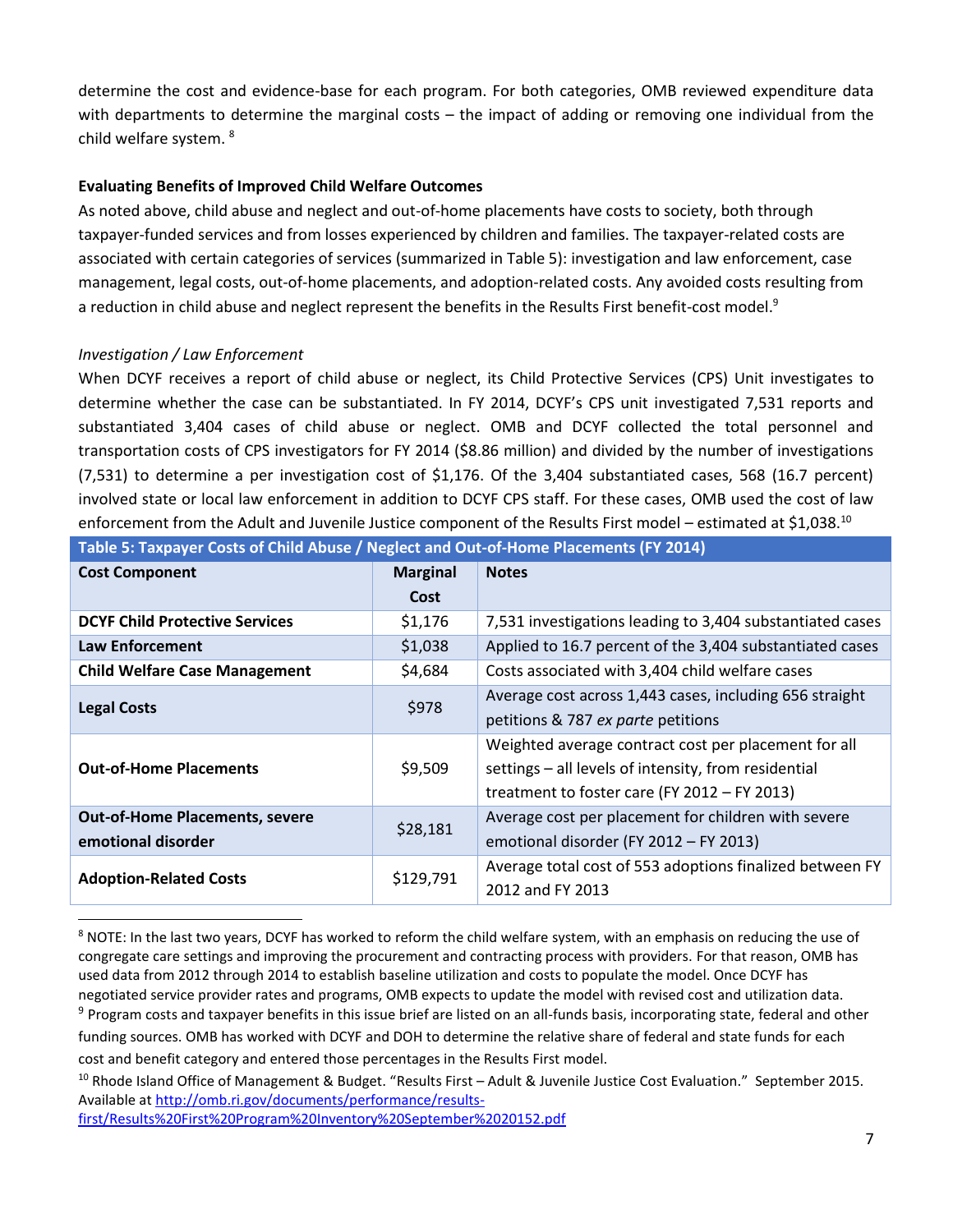### *Case Management*

In substantiated cases of child abuse and neglect, DCYF assigns a caseworker to the child and family. Casework duties include visiting the child at home or other placement, referring the child and/or family to services, and reviewing programming to ensure it is appropriate to the child's needs. OMB and DCYF reviewed personnel and transportation costs for caseworkers in the Child Welfare Services unit in FY 2014 to determine a per-case cost of \$4,684 for casework services.

### *Legal Costs*

 $\overline{a}$ 

In certain cases of abuse or neglect, DCYF may petition the Family Court to remove a child from his/her home and assume custody. In cases where there is no imminent risk to the child, DCYF files a "straight" Dependent/Neglected petition. When a child who has suffered abuse or neglect is in immediate danger of further physical or emotional harm, DCYF files an *Ex Parte* Order of Detention. In FY 2014, DCYF and the Executive Office of Health and Human Services (EOHHS) spent \$1.4 million in legal costs for 1,443 petitions – 656 straight petitions and 787 *ex parte* petitions – for a per case cost of \$978.<sup>11</sup>

#### *Out-of-Home Placements*

If DCYF successfully petitions to remove a child from the home, the child may be placed in one of various settings. In accordance with child welfare best practices, DCYF aims to place children in foster homes, whether family (kinship) or others (non-kinship). If children need specialized services, they may be placed in specialized residential facilities. Table 6 illustrates the categories of out-of-home placements, ordered by most restrictive to least restrictive. As previously noted, Rhode Island has historically had high levels of placement in congregate care, which DCYF aims to address through changes to placement decision-making and by providing more homeand community-based programs when re-procuring services.

| Table 6: DCYF Child Placements, FY 2012 - FY 2013 baseline |                                                                    |       |                                        |                               |  |  |  |  |  |
|------------------------------------------------------------|--------------------------------------------------------------------|-------|----------------------------------------|-------------------------------|--|--|--|--|--|
|                                                            | Average<br><b>Total Child</b><br><b>Placement</b><br>Count<br>Days |       | Average<br>Payment<br><b>Per Youth</b> | Average<br>Payment<br>Per Day |  |  |  |  |  |
| <b>More Restrictive Settings</b>                           |                                                                    |       |                                        |                               |  |  |  |  |  |
| <b>Residential Treatment Center</b>                        | 117                                                                | 175   | \$51,428                               | \$293                         |  |  |  |  |  |
| <b>Emergency Shelter</b>                                   | 295                                                                | 39    | \$10,343                               | \$263                         |  |  |  |  |  |
| <b>Group Homes</b>                                         | 498                                                                | 123   | \$31,551                               | \$257                         |  |  |  |  |  |
| <b>Private Agency/Specialized Foster Care</b>              | 1,099                                                              | 158   | \$16,255                               | \$103                         |  |  |  |  |  |
| <b>Non-Kinship Foster Care</b>                             | 1,791                                                              | 145   | \$2,763                                | \$19                          |  |  |  |  |  |
| <b>Kinship Foster Care</b>                                 | 2,001                                                              | 162   | \$2,749                                | \$17                          |  |  |  |  |  |
| <b>Semi-Independent Living</b>                             | 85                                                                 | 133   | \$32,148                               | \$242                         |  |  |  |  |  |
| <b>Independent Living</b>                                  | 15                                                                 | 167   | \$19,103                               | \$115                         |  |  |  |  |  |
| <b>Less Restrictive Settings</b>                           |                                                                    |       |                                        |                               |  |  |  |  |  |
|                                                            | <b>Weighted Average</b>                                            | 146.5 | \$9,509                                | \$ 65                         |  |  |  |  |  |

<sup>&</sup>lt;sup>11</sup> OMB uses legal costs borne only by DCYF and EOHHS in this analysis. As noted in OMB's September 2015 Adult & Juvenile Justice cost brief, high caseloads in the judiciary suggest that a reduction in cases may improve efficiency but not lead to cost savings. For that reason, OMB does not include Family Court costs in the marginal cost calculations for child welfare.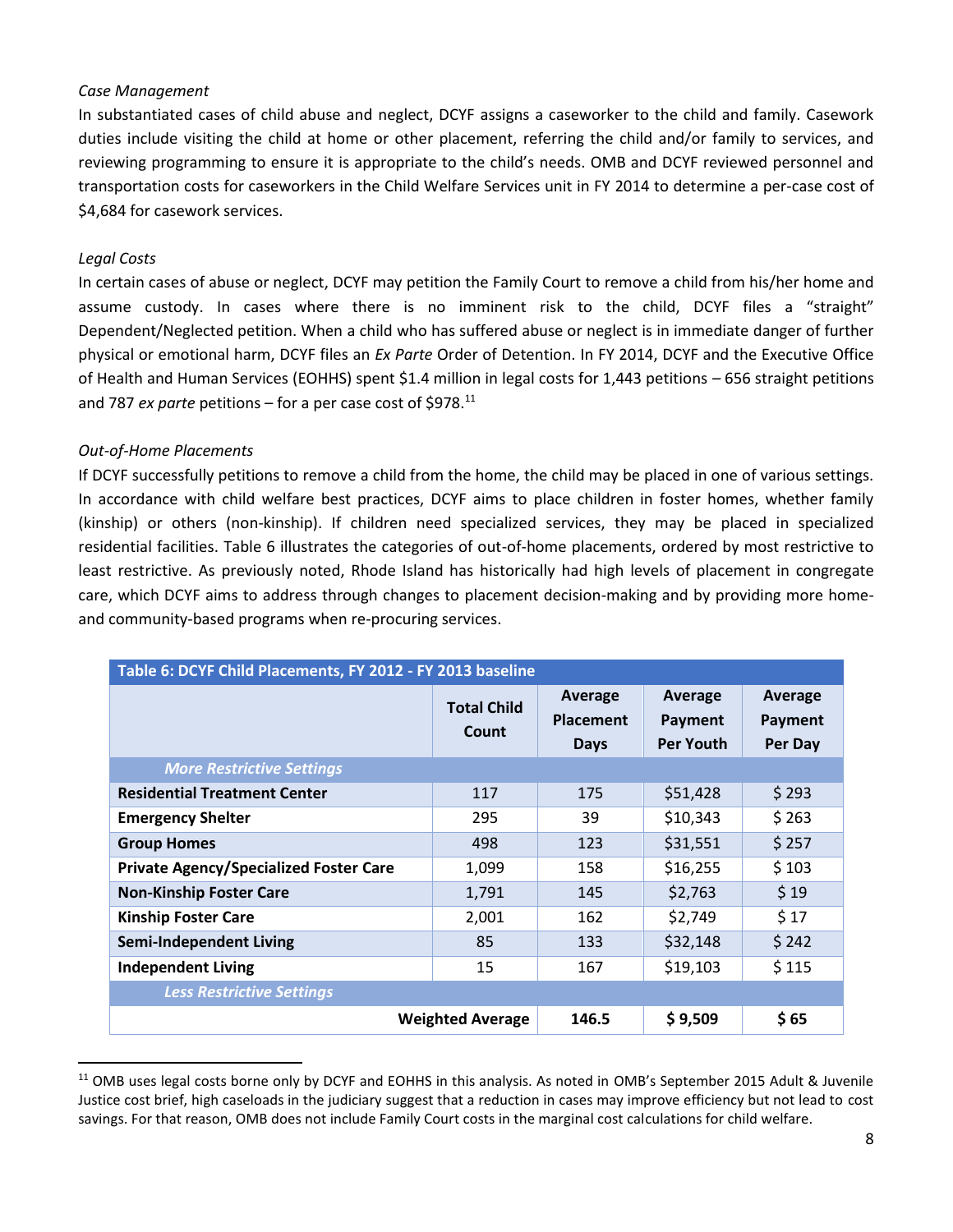OMB and DCYF analyzed contracted provider payments and foster family stipend data to determine the average number of placement days in each setting in FY 2012 and FY 2013, as well as the average payment per youth and daily rate.<sup>12</sup> Because children may move among various settings, the data shown in Table 6 do not represent the average amount of time that a child spends in out-of-home settings, but rather the average and daily expenditures associated with each placement category. The average cost is weighted by the child count per placement setting. (For additional placement data, please see Appendix B.)

Across all categories of settings, the average out-of-home placement cost was \$9,509. Highest expenditures occurred in residential treatment centers, group homes, and semi-independent living, driven largely by the costs of services provided at those settings. Kinship and non-kinship foster care had the highest number of youth placements and also the lowest average payments. With the exception of independent and semi-independent living, which represent relatively few placements, costs decline as settings become less restrictive. DCYF's efforts to reduce the use of congregate care are not only better for child welfare outcomes, but will also reduce servicerelated expenditures in the longer term.

### *Placement Costs – Children Severe Emotional Disorders*

Children with developmental or behavioral needs may benefit from programs specifically tailored to their needs. The Rhode Island Results First model includes evaluations of programs targeted to children with severe emotional disorders (SED). <sup>13</sup> Because this population also has higher out-of-home placement costs due to additional service and treatment needs, OMB and DCYF reviewed placement data for SED youths and found higher proportions living at residential treatment placement centers and congregate care than the general child welfare population. Since those placements are also more expensive, the SED-specific placement cost of \$28,181 is higher than that of the broader population.

#### *Adoption-Related Costs*

When a child is removed from home, DCYF aims to reunify him/her with the family or to support a permanent placement setting through adoption. To promote adoption, DCYF provides adoption subsidies to families until the child turns 18 (or 21 in some cases). DCYF also provides guardianship subsidies and adoption-related services from third-party providers. Total spending on adoption-related services, including subsidies, was \$45.8 million in FY 2012 – FY 2013; during that period, DCYF finalized 353 adoptions, for a per-adoption service cost of \$129,791. This sum represents the total cost of an adoption, from pre-adoption services through adoption finalization and later subsidies. Though adoption-related expenditures for some children and families do not result in successful adoptions, the average cost per adoption demonstrates the overall level of state investment in adoption efforts.

#### *Non-Taxpayer Costs*

 $\overline{a}$ 

Positive child welfare outcomes have benefits to individuals, families, and society in general – including higher educational attainment and employment rates, improved physical and mental health, lower substance abuse

 $12$  As previously noted, DCYF began a service review and realignment in FY 2014, which has led a reduction in congregate care placements. DCYF is also rebidding all service contracts for child welfare programs. OMB and DCYF used the FY 2012 – FY 2013 period as a baseline to allow measurement and assessment of subsequent changes to placements and service expenditures.

<sup>&</sup>lt;sup>13</sup> The severe emotional disorder category includes those youths identified by DCYF as Emotionally Disturbed, Mental Retardation/Developmental Disability, or Learning Disability.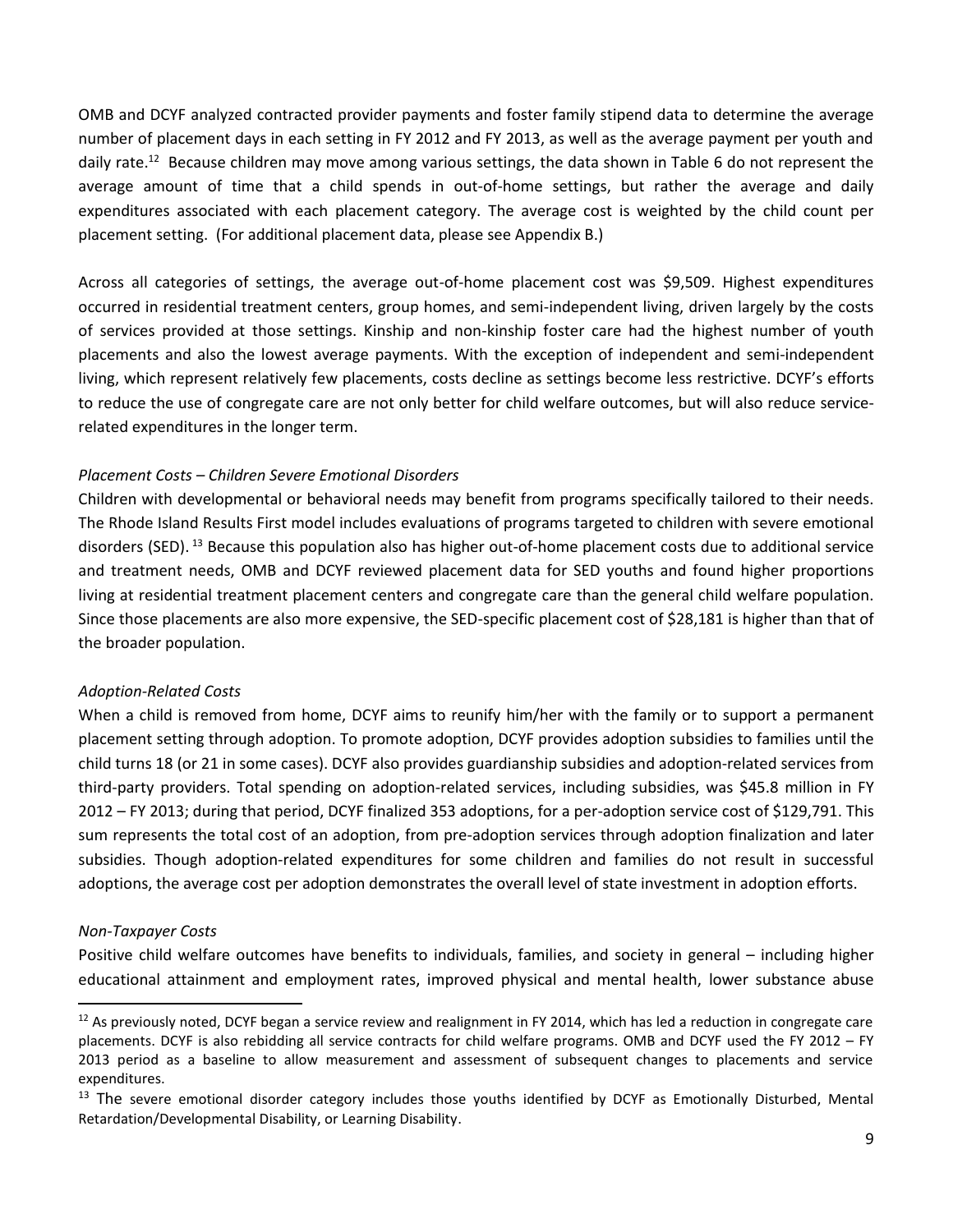rates, and lower crime rates and recidivism. Since Rhode Island has completed the adult justice component of the model, the Results First benefit-cost analysis of child welfare programs captures some criminal justice-related savings to society, namely avoided victimization costs.<sup>14</sup> As Rhode Island expands the model to additional policy areas, OMB expects to quantify additional benefits of child welfare programs.

## **Costs of Evidence-Based Child Welfare Programming**

 $\overline{a}$ 

As part of the program inventory process, OMB collected information about programs administered by DCYF and DOH that are intended to improve child welfare or other related outcomes. Table 7 below illustrates the lead department, number of participants served, and per-participant cost for all evidence-based programs.

| Table 7: Evidence-Based Programs - Participation and Cost Information |                           |                                      |                         |                                                                                                                                                                                                                       |
|-----------------------------------------------------------------------|---------------------------|--------------------------------------|-------------------------|-----------------------------------------------------------------------------------------------------------------------------------------------------------------------------------------------------------------------|
| <b>Program Name</b>                                                   | Lead<br><b>Department</b> | <b>Participants</b><br><b>Served</b> | Cost per<br>Participant | <b>Notes</b>                                                                                                                                                                                                          |
| <b>Family-Centered Treatment</b>                                      | <b>DCYF</b>               | 35 families                          | \$5,373                 | Program began in July 2014; FY 2015<br>dollars                                                                                                                                                                        |
| <b>Flexible funding (Title IV-E</b><br>waivers)                       | <b>DCYF</b>               | N/A<br>(prospective)                 | \$0                     | Title IV-E waivers allow states to<br>reallocate dollars normally used for<br>foster care to other types of child welfare<br>services, such as prevention or treatment                                                |
| <b>Healthy Families America</b>                                       | <b>DOH</b>                | 408 families                         | \$5,150                 | FY 2015 dollars                                                                                                                                                                                                       |
| <b>Multisystemic Therapy</b><br>(MST) for child abuse and<br>neglect  | <b>DCYF</b>               | 204 families                         | \$6,648                 | FY 2014 dollars                                                                                                                                                                                                       |
| <b>Nurse Family Partnership</b>                                       | <b>DOH</b>                | 225 families                         | \$6,000                 | FY 2015 dollars                                                                                                                                                                                                       |
| <b>Parenting with Love and</b><br><b>Limits</b>                       | <b>DCYF</b>               | 62 families                          | \$6,946                 | FY 2014 dollars                                                                                                                                                                                                       |
| <b>Parents as Teachers</b>                                            | <b>DOH</b>                | 138 families                         | \$3,500                 | FY 2015 dollars                                                                                                                                                                                                       |
| Subsidized guardianship<br>(Title IV-E waivers)                       | <b>DCYF</b>               | 525 children                         | (54, 192)               | Payments encourage long-term<br>caregivers (e.g., family members) to<br>assume legal guardianship without<br>adoption. The Results First Model treats<br>subsidized guardianship as an avoided<br>cost. FY 2013 data. |
| <b>Team Assertive Community</b><br><b>Treatment</b>                   | <b>DCYF</b>               | 38 families                          | \$7,920                 | FY 2015 dollars                                                                                                                                                                                                       |
| <b>Trauma Systems Therapy</b>                                         | <b>DCYF</b>               | 132 families                         | \$5,405                 | FY 2015 dollars                                                                                                                                                                                                       |
| <b>Triple P Positive Parenting</b><br>Program                         | <b>DCYF</b>               | 56 families                          | \$2,349                 | DCYF delivers Triple P only at Level 4<br>(severe behavioral needs) and Level 5<br>(complex, high-needs) - FY 2015 dollars                                                                                            |

<sup>&</sup>lt;sup>14</sup> For additional information, see Rhode Island Office of Management & Budget. "Results First – Adult & Juvenile Justice Cost Evaluation." September 2015. Available at [http://omb.ri.gov/documents/performance/results](http://omb.ri.gov/documents/performance/results-first/Results%20First%20Program%20Inventory%20September%2020152.pdf)[first/Results%20First%20Program%20Inventory%20September%2020152.pdf](http://omb.ri.gov/documents/performance/results-first/Results%20First%20Program%20Inventory%20September%2020152.pdf)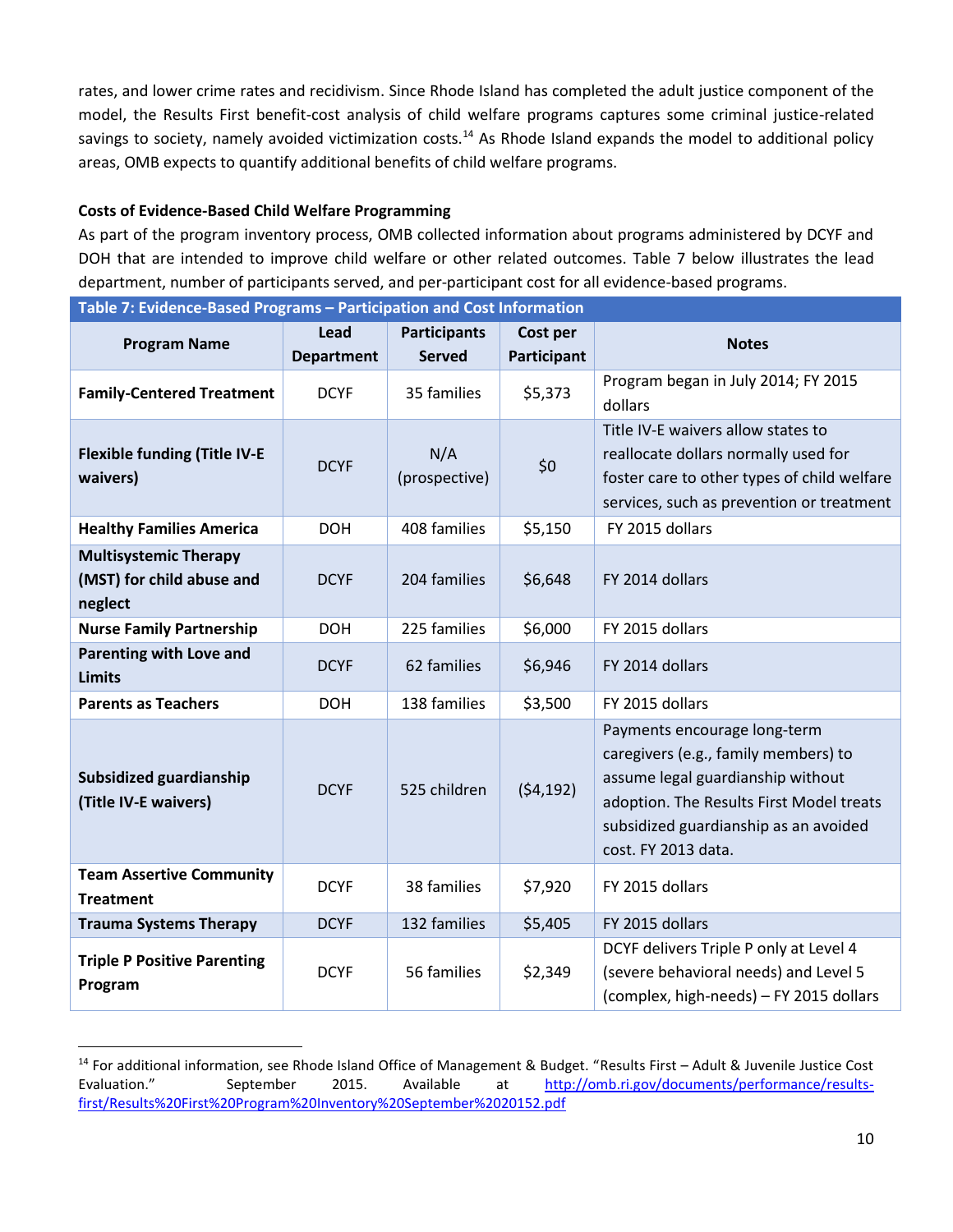Table 7 illustrates that evidence-based program costs range per participant from \$2,349 for the Triple P Positive Parenting Program (Levels 4 and 5) to \$7,920 for Team Assertive Community Treatment. Costs may differ based on the intensity of the program, location of the service, and the needs of the youth. For example, Team Assertive Community Treatment provides comprehensive psychiatric treatment, rehabilitation, and support to persons with serious and persistent mental illness, leading to relatively higher per-family costs.

## **Benefit-Cost Analysis Results**

For programs evaluated WSIPP, OMB was able to conduct a benefit-cost analysis to determine their relative costeffectiveness. As previously noted, the Results First model calculates the benefit-cost ratio of programs intended to reduce child abuse and neglect and out-of-home placements. Table 8 illustrates the benefit-cost analysis of six programs. (All benefit-cost proposals are expressed in 2014 dollars.)

When conducting the benefit-cost analysis, OMB faced several constraints. Though DCYF and DOH administer 11 evidence-based programs, OMB could conduct full cost-benefit analysis for only three of these programs. Three programs – Flexible Funding, Triple P, and Subsidized Guardianship – have been evaluated primarily for child welfare outcomes, allowing OMB to quantify the full value of their benefits. However, Flexible Funding and Subsidized Guardianship have benefits but no cost to the state, preventing the calculation of a benefit-cost ratio. Further, as previously noted, DCYF administers Triple P only to the highest-need youths (Levels 4 and 5). Such targeted treatment has additional effects, such as on child mental health outcomes. Although delivery only to the highest-need youths is appropriate in Rhode Island, the greater levels of service lead to higher costs, thereby negatively affecting the benefit-cost ratio in the model. Additional information about the benefits specific to the high-need populations will lead to more accurate benefit-cost estimates in the future.

Also, three general prevention programs (Healthy Families America, Nurse Family Partnership, and Parents as Teachers) have been evaluated to provide positive outcomes in child welfare as well as other areas such as substance abuse, mental health, and general prevention (e.g., improved health and educational attainment). However, the Rhode Island Results First model currently quantifies the benefits of only the child welfare-related outcomes, thereby understating the full benefits. As OMB populates additional components of the Results First model, OMB expects the benefit-cost ratio for these programs to increase as additional health and education benefits are included in later analyses.

Of the six programs evaluated, the benefits of three programs – Flexible Funding (Title IV-E waivers), subsidized guardianship, and Nurse Family Partnership – exceeded their costs. Nurse Family Partnership's positive benefitcost ratio of \$2.31 is particularly noteworthy because the model does not capture the complete benefits of the program. Three other programs – Triple P, Healthy Families America, and Parents as Teachers – show benefit-cost ratios of less than \$1 (i.e., costs exceed benefits); however, for the aforementioned reasons, OMB believes the benefits of these programs to be insufficiently captured in the model at this time.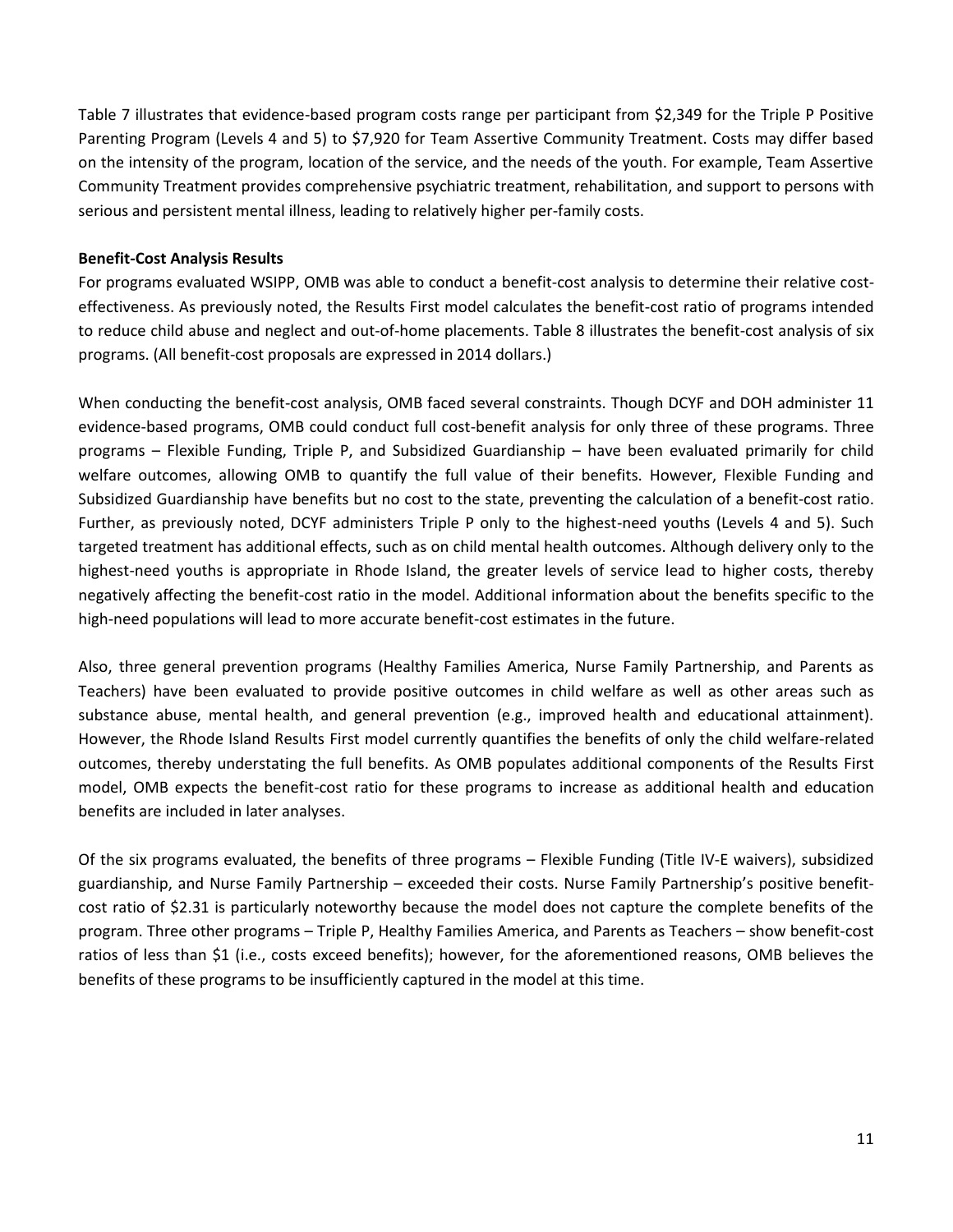| Table 8: Per Participant Benefit-Cost Analysis for Evidence-Based Programs (FY 2014 dollars) |                                 |                                    |                                     |              |                                                   |                                                    |                                          |  |  |
|----------------------------------------------------------------------------------------------|---------------------------------|------------------------------------|-------------------------------------|--------------|---------------------------------------------------|----------------------------------------------------|------------------------------------------|--|--|
| <b>Program Name</b>                                                                          | <b>Total</b><br><b>Benefits</b> | <b>Taxpayer</b><br><b>Benefits</b> | Non-<br>taxpayer<br><b>Benefits</b> | <b>Costs</b> | <b>Benefits</b><br><b>Minus</b><br>Costs<br>(NPV) | <b>Benefit</b><br>to Cost<br><b>Ratio</b><br>(BCR) | Odds of<br><b>Positive</b><br><b>NPV</b> |  |  |
| <b>Full Cost-Benefit Analysis: Child Welfare Outcomes</b>                                    |                                 |                                    |                                     |              |                                                   |                                                    |                                          |  |  |
| <b>Flexible funding (Title IV-E</b><br>waivers)                                              | \$1,020                         | \$337                              | \$682                               | \$0          | \$1,020                                           | N/A                                                | 99.7%                                    |  |  |
| <b>Triple P Positive Parenting</b><br>Program (All levels)*                                  | \$1,144                         | \$377                              | \$767                               | (52, 349)    | ( \$1,205)                                        | \$0.49                                             | 43.0%                                    |  |  |
| <b>Subsidized guardianship (Title</b><br><b>IV-E</b> waivers)                                | \$3,214                         | \$1,234                            | \$1,980                             | \$4,192      | \$7,406                                           | N/A                                                | 100.0%                                   |  |  |
| <b>Multisystemic Therapy (MST)</b><br>for child abuse and neglect**                          | <b>TBD</b>                      | <b>TBD</b>                         | <b>TBD</b>                          | <b>TBD</b>   | N/A                                               | N/A                                                | N/A                                      |  |  |

*\* The Results First model assumes delivery of Triple P to all need levels; DCYF delivers Triple P only to the highest-need populations (Levels 4 and 5). As a result, the model likely understates the benefit-cost ratio of this program.* 

*\*\* DCYF delivers MST, which is an evidence-based program associated with positive outcomes. The current Results First model needs additional rigorous evaluations to calculate the benefits of the program; OMB will rerun the analysis when the model has been updated.* 

*Partial Cost-Benefit Analysis: Public Health & General Prevention Outcomes*

| <b>Program Name</b>             | <b>Total</b><br><b>Benefits</b> | Taxpayer<br><b>Benefits</b> | Non-<br>taxpayer<br><b>Benefits</b> | <b>Costs</b> | <b>Benefits</b><br><b>Minus</b><br><b>Costs</b><br>(NPV) | <b>Benefit</b><br>to Cost<br><b>Ratio</b><br>(BCR) | Odds of<br><b>Positive</b><br><b>NPV</b> |
|---------------------------------|---------------------------------|-----------------------------|-------------------------------------|--------------|----------------------------------------------------------|----------------------------------------------------|------------------------------------------|
| <b>Nurse Family Partnership</b> | \$20,571                        | \$5,156                     | \$15,415                            | (58, 899)    | \$11,672                                                 | \$2.31                                             | 49.0%                                    |
| <b>Healthy Families America</b> | \$4,410                         | \$1,206                     | \$3,204                             | (56, 394)    | (51, 984)                                                | \$0.69                                             | 45.0%                                    |
| <b>Parents as Teachers</b>      | \$1,690                         | \$414                       | \$1,277                             | (55, 191)    | ( \$3,501)                                               | \$0.33                                             | 2.0%                                     |

*NOTE: All three Public Health/General Prevention programs are evidence-based and proven to improve outcomes in numerous areas of child well-being. The Rhode Island Results First model can currently calculate only the benefits associated with avoiding child abuse and neglect. As additional impacts are included in the model, OMB expects the benefit-cost ratio for these programs to increase.*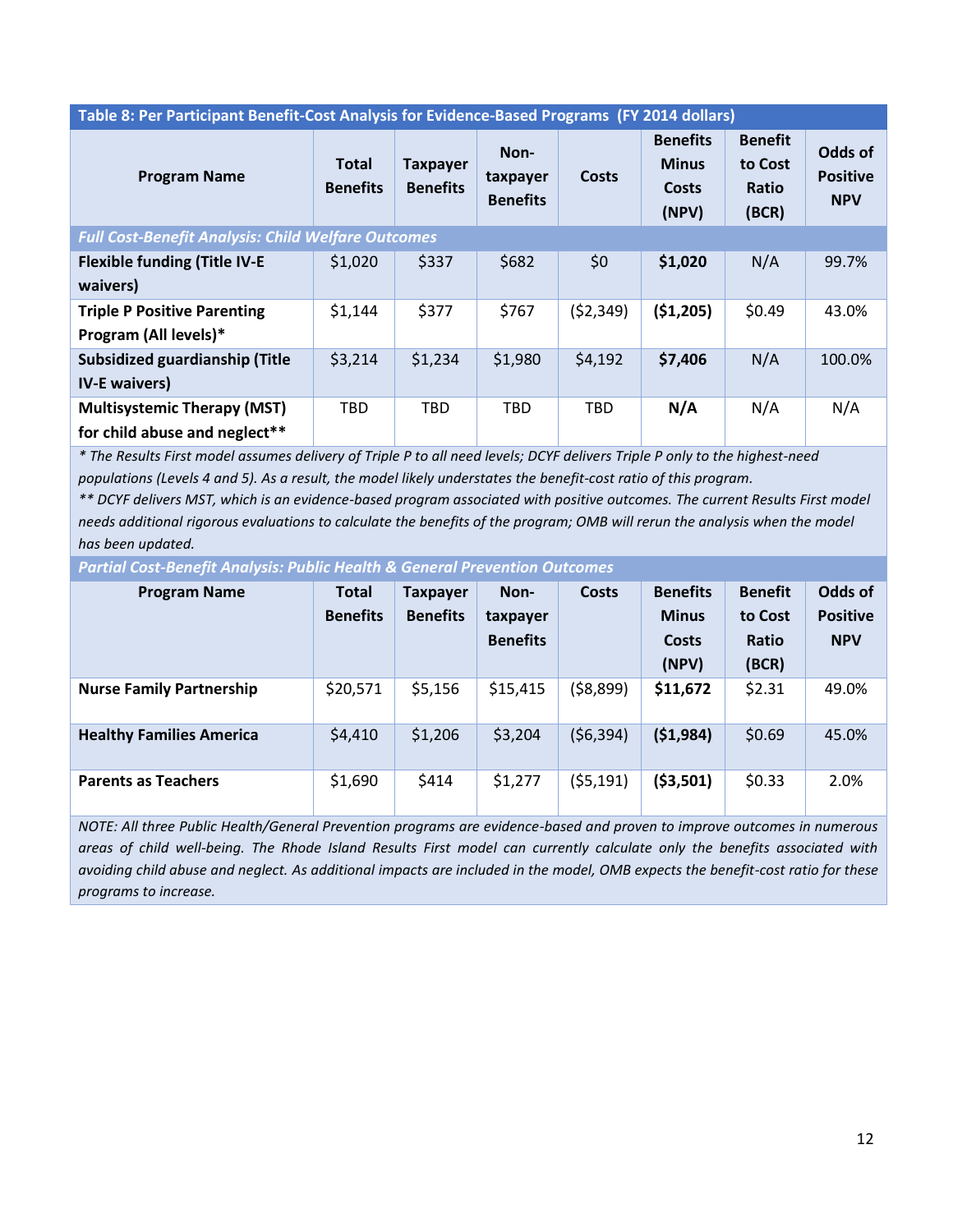#### **Recent Improvements & Recommended Next Steps**

The Results First approach to evidence-based policymaking can support Rhode Island's efforts to reduce incidences of child abuse and neglect and to minimize the use of congregate care settings. The state's high use of congregate care settings is not only costly for the child welfare system, but also leads to less desirable outcomes for children than foster family placements or reunification. As DCYF realigns its services to promote better child welfare outcomes, OMB recommends continued focus in the following three areas:

- Ensure that children are matched with programs appropriate to their needs;
- Invest in additional evidence-based programs delivered in home and community settings to prevent child abuse and neglect and to provide alternatives to congregate care. This programming effort should involve selecting programs with rigorous research showing their effect on child welfare outcomes; and
- Review programs regularly to ensure they are implemented according to best practices and achieve desired outcomes.

In the last two years, DCYF has worked with numerous partners – including the Annie E. Casey Foundation, the Casey Family Programs, and the Harvard Kennedy School's Government Performance Lab – to restructure child welfare programming and operations to improve outcomes. These efforts have led to improvements in the areas identified by OMB, discussed below.

## *Needs Assessment for Placement & Program Referral*

 $\overline{a}$ 

In its March 2014 program inventory report of adult and juvenile justice programs, OMB noted that the Department of Corrections and DCYF had different approaches to program referrals and recommended that all referrals be guided by the results of a needs assessment screening tool.<sup>15</sup> Similarly, when developing the child welfare inventory with DCYF, OMB found several programs in the child welfare system that were more appropriate for juvenile justice or behavioral health outcomes.

DCYF has improved its approach to assessing the needs of youths in care and referring them to appropriate programs and settings. In March 2016, DCYF implemented a Level of Need Assessment: a standardized questionnaire used to assess risk and other needs. The Level of Need Assessment includes components of the Child and Adolescent Needs and Strengths (CANS) assessment tool and is used by DCYF's Central Referral Unit to guide youth placement and services. DCYF expects that a standardized approach to placements will reduce the use of unnecessarily restrictive settings for out-of-home placements.

Additionally, DCYF is improving utilization management to monitor placements for the most effective outcomes. Child welfare systems employ utilization management to improve services to children and families and to sustain those improvements over time. DCYF is implementing a systematic review process to ensure that the child welfare system is providing the appropriate services at the most suitable locations for the proper duration to support the safety, permanency, and well-being of youth in care. The utilization management review process focuses on case-level practices and services before, during, and after a child/family receives services.

<sup>15</sup> Rhode Island Office of Management & Budget. "Results First – Adult & Juvenile Justice Program Inventory." March 2014. Available at<http://omb.ri.gov/documents/performance/results-first/IB%20Program%20Inventory%20030714.pdf>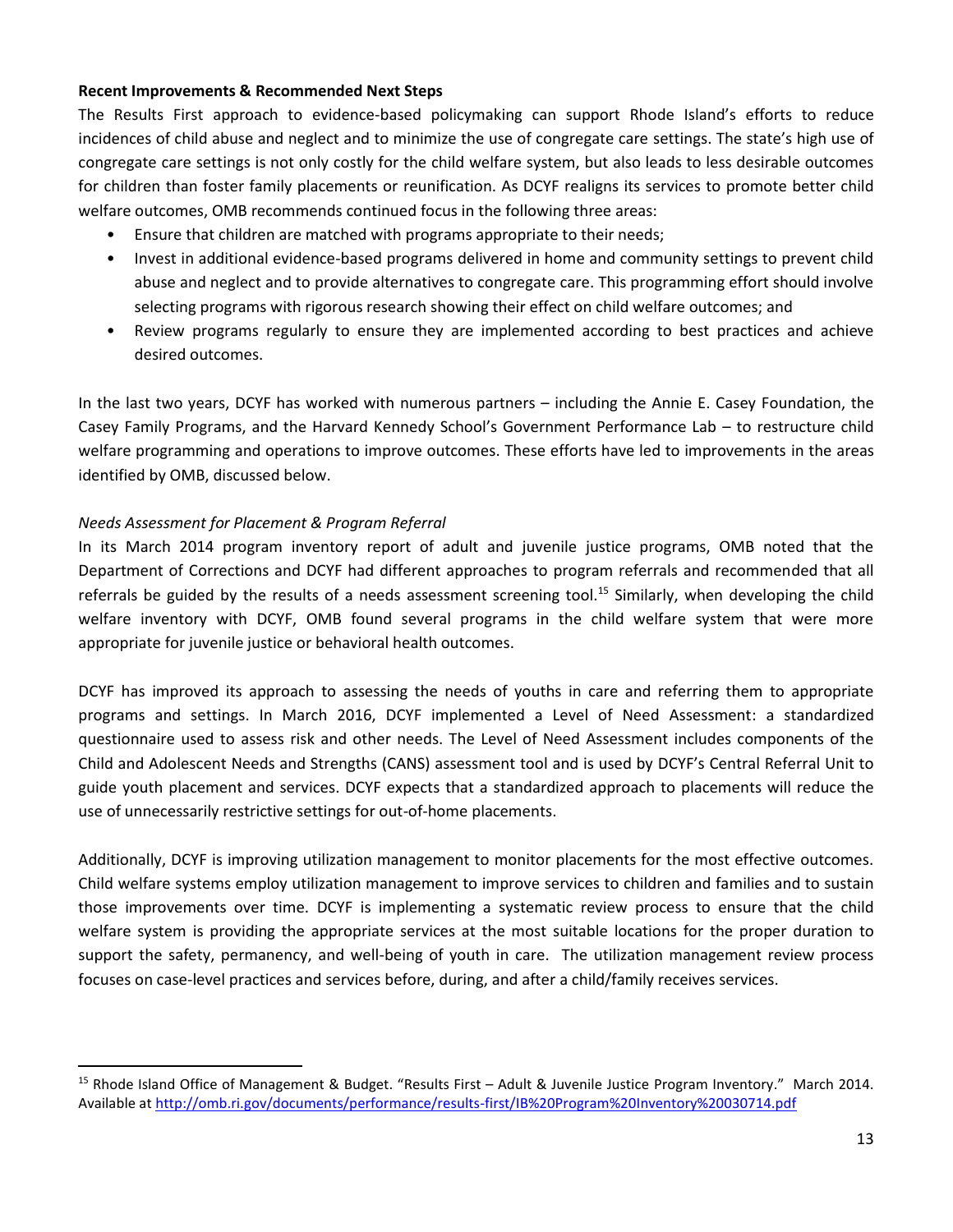DCYF has made progress in reducing the congregate care census in recent years. As of December 1, 2016, DCYF reported 471 placements in congregate care settings – down 15.3 percent from December 2014, and down 6.0 percent since implementation of the Level of Need Assessment in March 2016. OMB will continue working with DCYF to monitor the congregate care census to assess the impact of policy and programmatic changes in the child welfare system.



#### *Invest in Home & Community-Based Programs*

One of the reasons for Rhode Island's reliance on congregate care settings is a lack of evidence-based programming and supports in home settings. By delivering services to children in their homes or with foster families, DCYF can promote better outcomes and contain costs. In 2016, DCYF undertook a comprehensive reprocurement of child welfare services. As part of the Request for Proposal process, DCYF specifically called for additional home-based services and aimed to increase the number of evidence-based programs available to youths and families in the child welfare system. Additionally, DCYF has developed a new strategy for the recruitment, development, and support of foster families, which will streamline and enhance access to services, ensure access to training and resources, and improve long-term outcomes for children and families. DCYF expects to procurement the new, coordinated system for foster families in spring of 2017.

To demonstrate the potential impact of new evidence-based services, OMB ran the Results First benefit-cost analysis for programs not currently delivered in Rhode Island. For program costs, OMB used cost estimates from the program evaluation literature reviewed by WSIPP; program benefits are specific to Rhode Island. Table 9 illustrates that additional evidence-based programs could be highly cost-effective. Structured Decision Making – a program currently being considered by DCYF – has a positive benefit-cost ratio of \$4.85, while Parent Child Interaction Therapy and SafeCare have even higher ratios – \$14.77 and \$23.52, respectively. When DCYF completes the re-procurement of its services and has updated program and placement cost data, OMB can run the Results First analysis for current and new programs. OMB recommends that future procurement efforts include the Results First benefit-cost analysis to inform the selection of contracted programs to the greatest extent possible.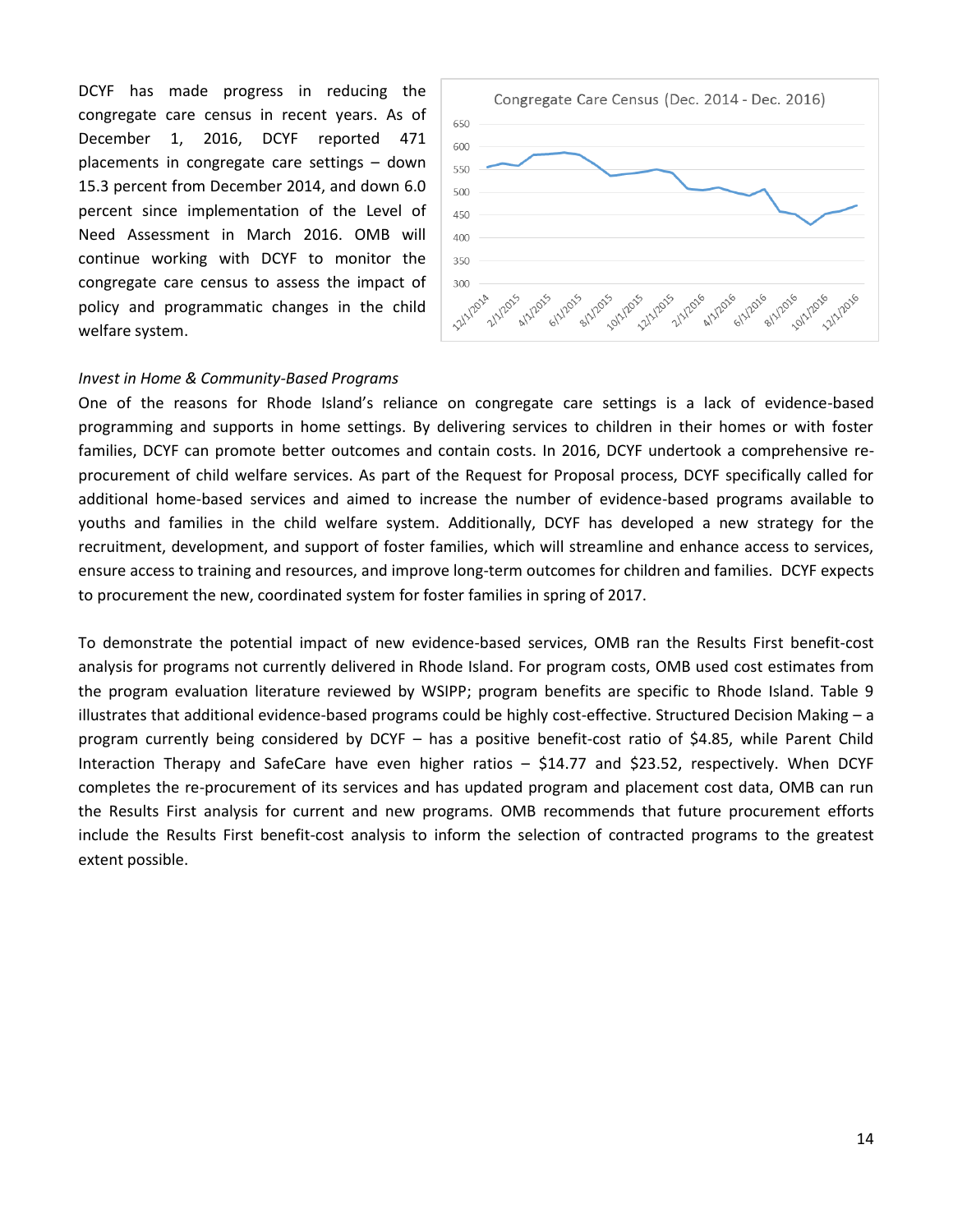| Table 9: Potential New Programs for Improved Child Abuse & Neglect / Out-of-Home Placement Outcomes |                                 |                                    |                                     |              |                                                          |                                                    |                                          |                                                                 |  |
|-----------------------------------------------------------------------------------------------------|---------------------------------|------------------------------------|-------------------------------------|--------------|----------------------------------------------------------|----------------------------------------------------|------------------------------------------|-----------------------------------------------------------------|--|
| <b>Program Name</b>                                                                                 | <b>Total</b><br><b>Benefits</b> | <b>Taxpayer</b><br><b>Benefits</b> | Non-<br>taxpayer<br><b>Benefits</b> | <b>Costs</b> | <b>Benefits</b><br><b>Minus</b><br><b>Costs</b><br>(NPV) | <b>Benefit</b><br>to Cost<br><b>Ratio</b><br>(BCR) | Odds of<br><b>Positive</b><br><b>NPV</b> | <b>Evidence Rating</b><br>(Number of<br><b>Clearinghouses</b> ) |  |
| <b>SafeCare</b>                                                                                     | \$4,282                         | \$1,117                            | \$3,164                             | (5182)       | \$4,100                                                  | \$23.52                                            | 99.1%                                    | Highest (1)<br>2nd Highest (2)                                  |  |
| <b>Parent Child</b><br><b>Interaction</b><br><b>Therapy</b>                                         | \$23,834                        | \$6,239                            | \$17,594                            | (51,614)     | \$22,220                                                 | \$14.77                                            | 100.0%                                   | Highest (3)<br>2nd Highest (1)                                  |  |
| <b>Alternative</b><br>Response                                                                      | \$2,360                         | \$630                              | \$1,730                             | (5239)       | \$2,121                                                  | \$9.87                                             | 99.1%                                    | 2nd Highest (1)                                                 |  |
| <b>Intensive Family</b><br>Preservation<br><b>Services</b><br>(Homebuilders©)                       | \$17,862                        | \$11,009                           | \$6,853                             | (53, 429)    | \$14,433                                                 | \$5.21                                             | 100.0%                                   | Highest (3)                                                     |  |
| <b>Structured</b><br><b>Decision Making</b><br><b>Risk Assessment</b>                               | \$92                            | \$35                               | \$57                                | (519)        | \$73                                                     | \$4.85                                             | 81.0%                                    | 2nd Highest (2)                                                 |  |

## *Program Evaluation*

As noted in OMB's March 2014 program inventory of adult and juvenile justice programs, evidence-based programming is effective only if it is delivered with fidelity to program models and best practices. Evaluation is particularly important when multiple service providers offer the same program to a population to ensure that programs are delivered consistently and outcomes are achieved as desired. DCYF and DOH do conduct ongoing monitoring and evaluation of programs, and DCYF has included active contract management as a component of the re-procurement of existing child welfare services.

## *Conclusion*

OMB's evaluation of child welfare programs in DCYF and DOH demonstrate that Rhode Island is committed to evidence-based policymaking and targeting limited resources to cost-effective programs. DCYF and DOH deliver numerous evidence-based programs, as demonstrated by their positive evaluations in numerous clearinghouses. While the state's ability to conduct benefit-cost analysis of those programs is limited at this point, OMB will work to expand the Results First model to capture the full benefits of existing programs and to evaluate new programs. Further, DCYF is expanding the use of needs assessment tools and procuring more evidence-based programs in home and community settings to reduce congregate care placements. OMB will continue working with DCYF, its national partners, DOH, and the Pew-MacArthur Results Initiative to build on recent progress and promote the use of evidence and benefit-cost analysis in child welfare policymaking and budget decisions.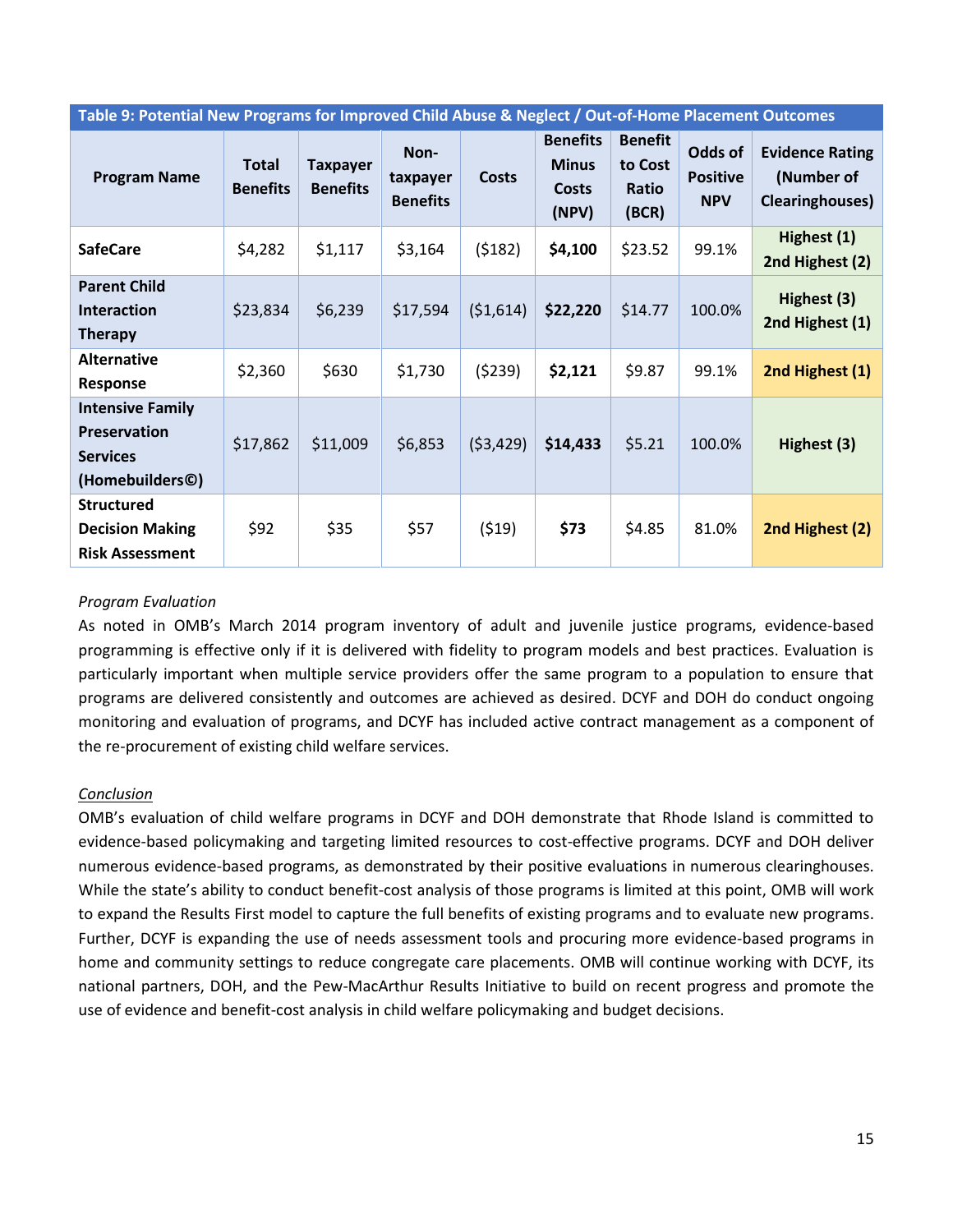#### **Appendix A: Summaries of Evidence-Based Programs in Results First Model**

Descriptions for the evidence-based programs in the Results First model were prepared by the Washington State Institute of Public Policy. Descriptions also include whether the program is primarily targeted toward child welfare outcomes (i.e., reducing cases of child abuse and neglect; reducing out-of-home placements) or are focused on general prevention with multiple benefits.

**Family Team Decision-Making –** Family Team Decision-Making, used in Washington State's child welfare system, involves meetings with parents and other family members, the child (when appropriate), friends, foster parents, caseworkers, and other professionals to make decisions involving child removal, change of placement, and reunification or other permanency plans. (Child Welfare)

**Flexible Funding (Title IV-E waivers) –** The flexible funding allowed by states obtaining Title IV-E waivers is designed to allow states to reallocate dollars normally used for foster care to other types of child welfare services, such as prevention or treatment. (Child Welfare)

**Healthy Families America –** Healthy Families America (HFA) is a network of programs that grew out of the Hawaii Healthy Start program. At-risk mothers are identified and enrolled either during pregnancy or shortly after the birth of a child. The intervention involves home visits by trained paraprofessionals who provide information on parenting and child development, parenting classes, and case management. (General Prevention)

**Intensive Family Preservation Services (Homebuilders®)** – Intensive Family Preservation Services are short-term, home-based crisis intervention services that emphasize placement prevention. The original program, Homebuilders®, was developed in 1974 in Federal Way, Washington. The program emphasizes contact with the family within 24 hours of the crisis, staff accessibility round the clock, small caseload sizes, service duration of four to six weeks, and provision of intensive, concrete services and counseling. These programs are intended to prevent removal of a child from his or her biological home (or to promote his or her return to that home) by improving family functioning. (Child Welfare)

**Nurse Family Partnership for Low-Income Families** – The Nurse Family Partnership program provides intensive visitation by nurses during a woman's pregnancy and the first two years after birth. The goal is to promote the child's development and provide support and instructive parenting skills to the parents. The program is designed to serve low-income, at-risk pregnant women bearing their first child. (General Prevention)

**Other Family Preservation Services (non-Homebuilders®)** – "Other" Family Preservation Services Programs have the same goals as "intensive" family preservation services: to prevent removal of a child from his or her biological home (or to promote his or her return to that home) by improving family functioning. However, "other" FPS programs lack the rigorous criteria for implementation as defined by the Homebuilders® model. (Child Welfare)

**Other Home Visiting Programs for At-Risk Mothers and Children** – This broad grouping of programs focuses on mothers considered to be at risk for parenting problems, based on factors such as maternal age, marital status and education, low household income, lack of social supports, or - in some programs - mothers testing positive for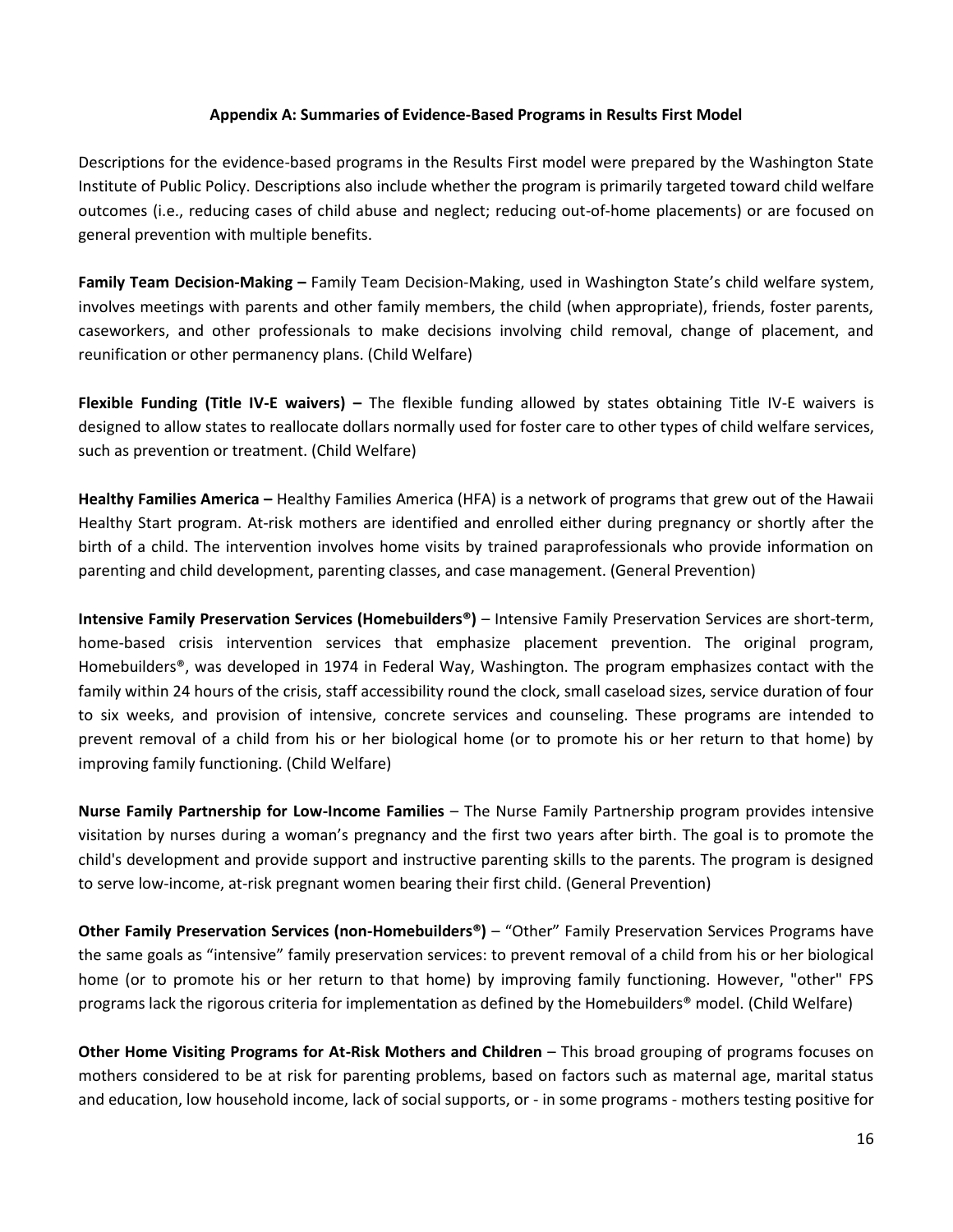drugs at the child's birth. Depending on the program, the content of the home visits consists of instruction in child development and health, referrals for service, or social and emotional support. Some programs provide additional services, such as preschool. This group of programs also includes a subset that is specifically targeted toward preventing repeat pregnancy and birth in the adolescent years. (General Prevention)

**Structured Decision-Making Risk Assessment** – The Structured Decision-Making (SDM) model is a system of assessment tools used at various decision points in the child welfare system. Washington State's child welfare system has implemented the SDM risk assessment tool to classify families on their risk of further child maltreatment. This effect size is specific to Washington's implementation of the risk assessment, and should not be interpreted as a statement on the effectiveness of Structured Decision Making as a whole. (Child Welfare)

**Subsidized Guardianships (Title IV-E Waivers)** – Subsidized Guardianship is a permanent placement alternative that does not require termination of parental rights. (Child Welfare)

**Triple P Positive Parenting Program (All Levels)** – Triple P – Positive Parenting Program (all levels) is a universal prevention program that aims to increase the skills and confidence of parents in order to prevent the development of serious behavioral and emotional problems in their children. Triple P has five levels of intensity. The base level is a media campaign that aims to increase awareness of parenting resources and inform parents about solutions to common behavioral problems. Levels two and three are primary health care interventions for children with mild behavioral difficulties, whereas levels four and five are more intensive individual- or classbased parenting programs for families of children with more challenging behavior problems. (Child Welfare)